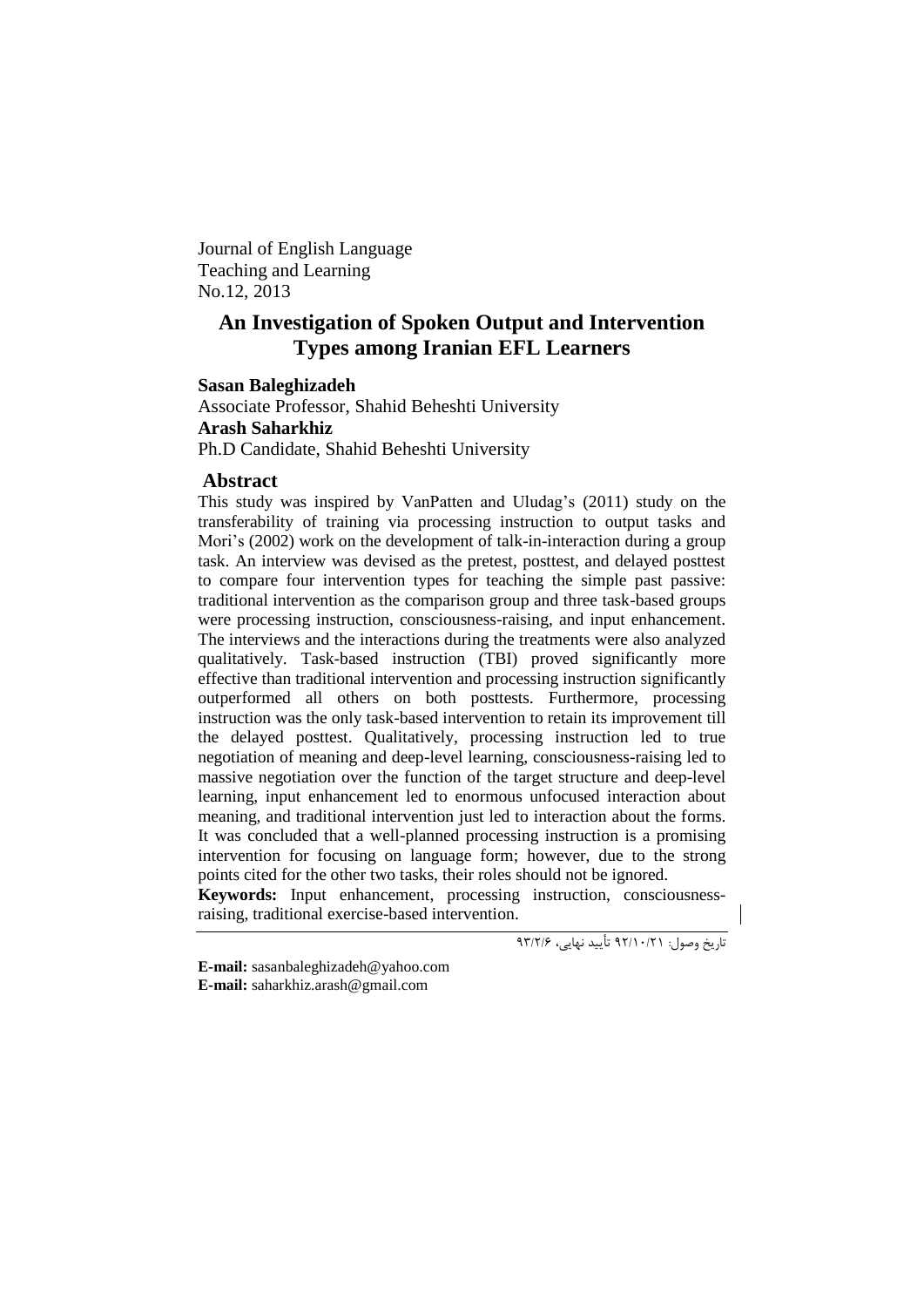18 Journal of English Language Teaching and Learning, No,12 /Autumn & Winter 2013

# **Introduction**

Tasks, as effective and efficient means to facilitate interactive teaching, have always interested researchers. Some tasks including input enhancement, consciousness-raising, and structured input catering to processing instruction have been investigated in separate studies, but few studies, if any, have attempted to compare them all in one study. Also, there has been much controversy about the differing effectiveness of various approaches to doing research (Duff, 2008). Inspired by the merits of both qualitative and quantitative research methods (Mackey & Gass, 2005), this study concentrates on both approaches to examine the effect of intervention types on learners" grammatical acquisition. On the one hand, the study focused on observing, recoding, and analyzing how learners actually interacted while working on tasks, exercises, and tests. On the other hand, there were a pretest, a comparison group, and comparison under controlled conditions through a posttest and a delayed posttest. It is believed that this study can be considered valuable and innovative, in the sense that it will yield a more vivid picture of the actual functions and effectiveness of tasks in helping learners develop more rapidly and interactively in the context of second language classroom.

# **Background**

This research was motivated by VanPatten and Uludag's (2011) study which reported a detailed statistical analysis of the data on the passive structure to see whether input practice via processing instruction (PI) which is "an input oriented approach to grammar intervention" (p.44) is transferable to limited output conditions. However, working only with numerical values does not give us a thorough picture of what actually happens during the implementation of tasks. Mori (2002), through a qualitative conversation analysis, managed to investigate the "sequential development of talk-ininteraction' in a class of second language learners while the class was working on the pre-task and while-task phases of a task-based group activity. By mixing their foci and methods much more was realized about the effectiveness of different tasks in this study.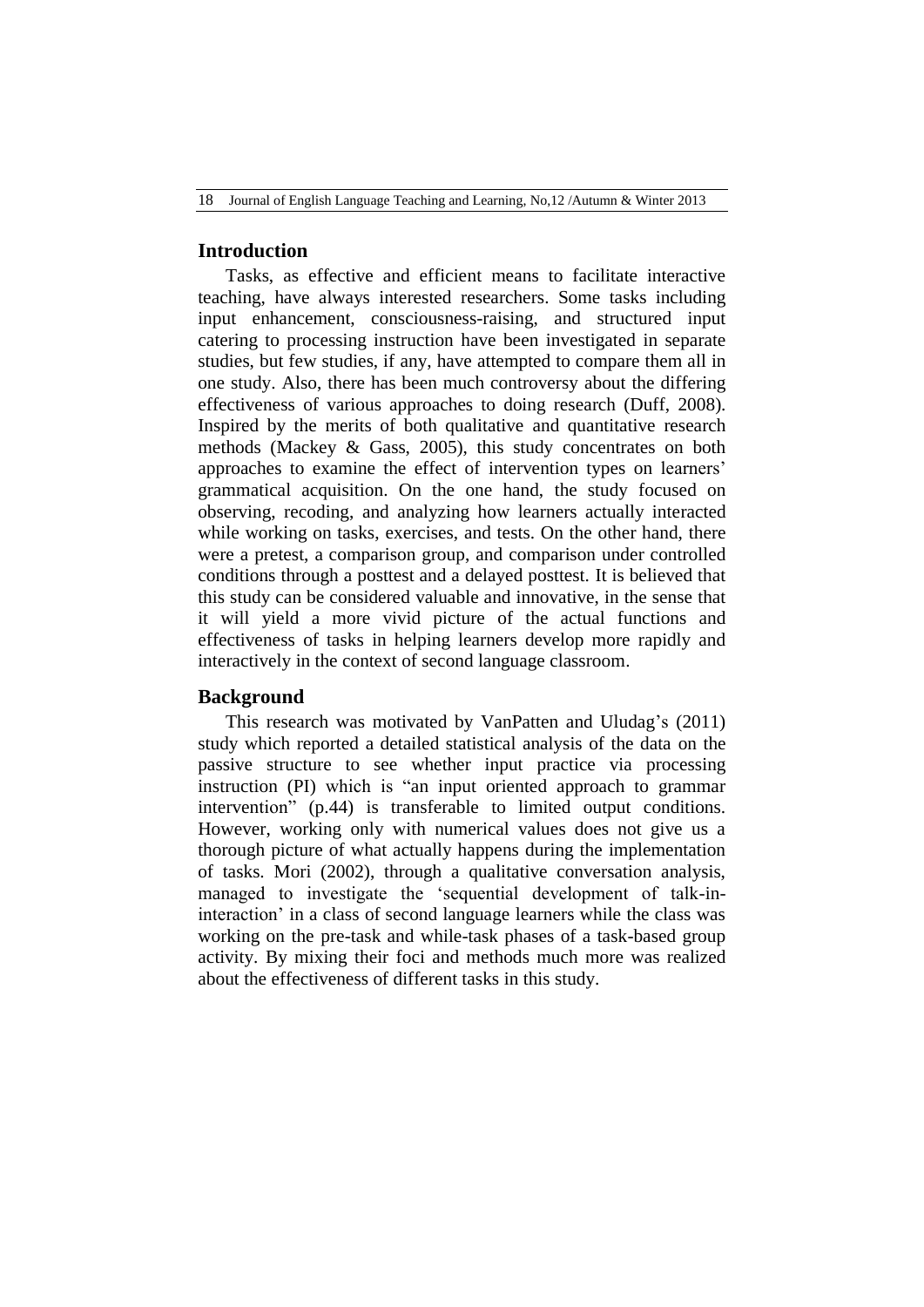Different studies have shown differing results in favor of various tasks. Many of these studies have focused on macro issues such as input versus output (Truscott & Sharwood Smith, 2004), intentional versus incidental learning and intervention versus non-intervention (Tanaka & Kawade, 1982), explicit versus implicit teaching (Tateyama, 2001), and focused tasks versus unfocused tasks (Johnson, 1988; Koike & Pearson, 2005), while many others have investigated the functioning of different tasks (Min, 2008).

Most of the studies conducted so far have proven the superiority of intervention over non-intervention and explicit teaching over implicit teaching. Lyster (1994), for instance, illustrated that pragmatic intervention in politeness resulted in better learning than did nonintervention. Also, Witten"s (2000) work on the development of sociolinguistic competence which utilized input enhancement (IE) as the intervention, favored the teachability of the sociolinguistic features of language. In House and Kasper (1981), for example, discourse markers and gambits were shown to be teachable and an advantage was proven for explicit teaching over implicit teaching. Similarly, Nicholas, Lightbown and Spada (2001) found evidence in favor of explicit recasts over implicit recasts for the acquisition of learners. Regarding vocabulary learning, several researchers have found support for the effectiveness of explicit decontextualized vocabulary learning and have illustrated the small gains brought about by its contextualized incidental counterpart (Dempster, 1987; Pitts, White, & Krashen, 1989; Griffin, 1992; Hulstijn, 1992; Dupuy & Krashen, 1993; Laufer & Shmueli, 1997). Harley (1989) also found that learners gained better results through explicit intervention than when they were instructed through implicit teaching.

The sufficiency of input for grammatical acquisition has been supported in several studies (Benati, 2005; Benati & Lee, 2008; Ferna´ndez, 2008), while others emphasize the value of output for learning (Izumi, 2002; Swain, 1998). One of the classical studies supporting the sufficiency of input is VanPatten and Cadierno's experimental work (1993) on processing instruction (PI) in which the group receiving PI outperformed those receiving no instruction and those working on controlled to free communicative activities. On the other hand, there have been some studies that have denied this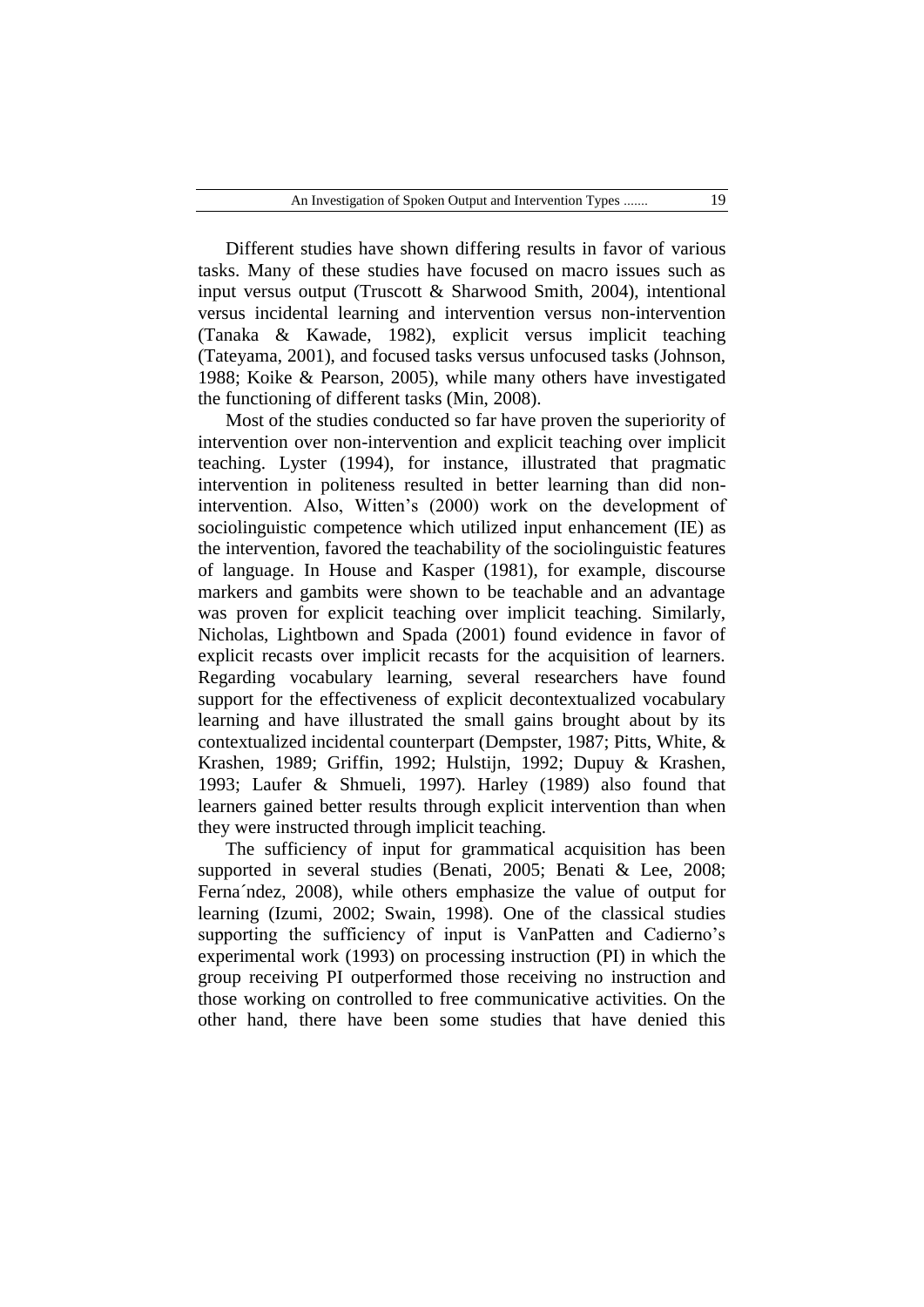effectiveness for PI (Keating & Farley, 2008; Qin, 2008). Likewise, many studies have compared input processing with production-based intervention and proven either the superiority of the latter or their equal effectiveness (DeKeyser & Sokalski, 1996; Kim 2001; Salaberry, 1997).

As for different tasks, Jourdenais, Ota, Stauffer, Boyson and Doughty (1995) found support for input enhancement as an implicit comprehension task contributing to increased noticing and use in comparison with a group not receiving input enhancement. In another study, Trahey and White (1993) showed that input enrichment was sufficient for the acquisition of the target feature, but not sufficient for unlearning the ungrammatical structure the participants had internalized before. However, there have been other studies which were not as successful in finding similar results (Alanen, 1995).

Similarly, some researchers have illustrated the effectiveness of consciousness-raising (CR) tasks in helping learners develop explicit knowledge of the target features (Fotos 1994; Fotos & Ellis, 1991). These studies have also supported the potentiality of CR tasks for fostering opportunities for communication and negotiation of meaning. However, some studies point to the liabilities of CR tasks given the age of the learners (Ellis, 1991; Sheen, 1992), their metalinguistic knowledge (Storch, 1999) and their intelligence (Sheen, 1992).

Generally, the lion"s share of the research work on task-based instruction (TBI) has taken place through quantitative approaches and few studies have followed a qualitative approach and literally no studies have mixed both. This study tried to reconcile these two complementary research methods to broaden our view of the functioning of TBI.

# **Method**

In this study, the differing effects of three tasks on students' acquisition and use patterns of the simple past passive structure were compared not only quantitatively but also qualitatively through observation and analysis of their interactions. The purpose was to gain more information than the mere numerical information on various tasks would provide. There was an attempt to see what use patterns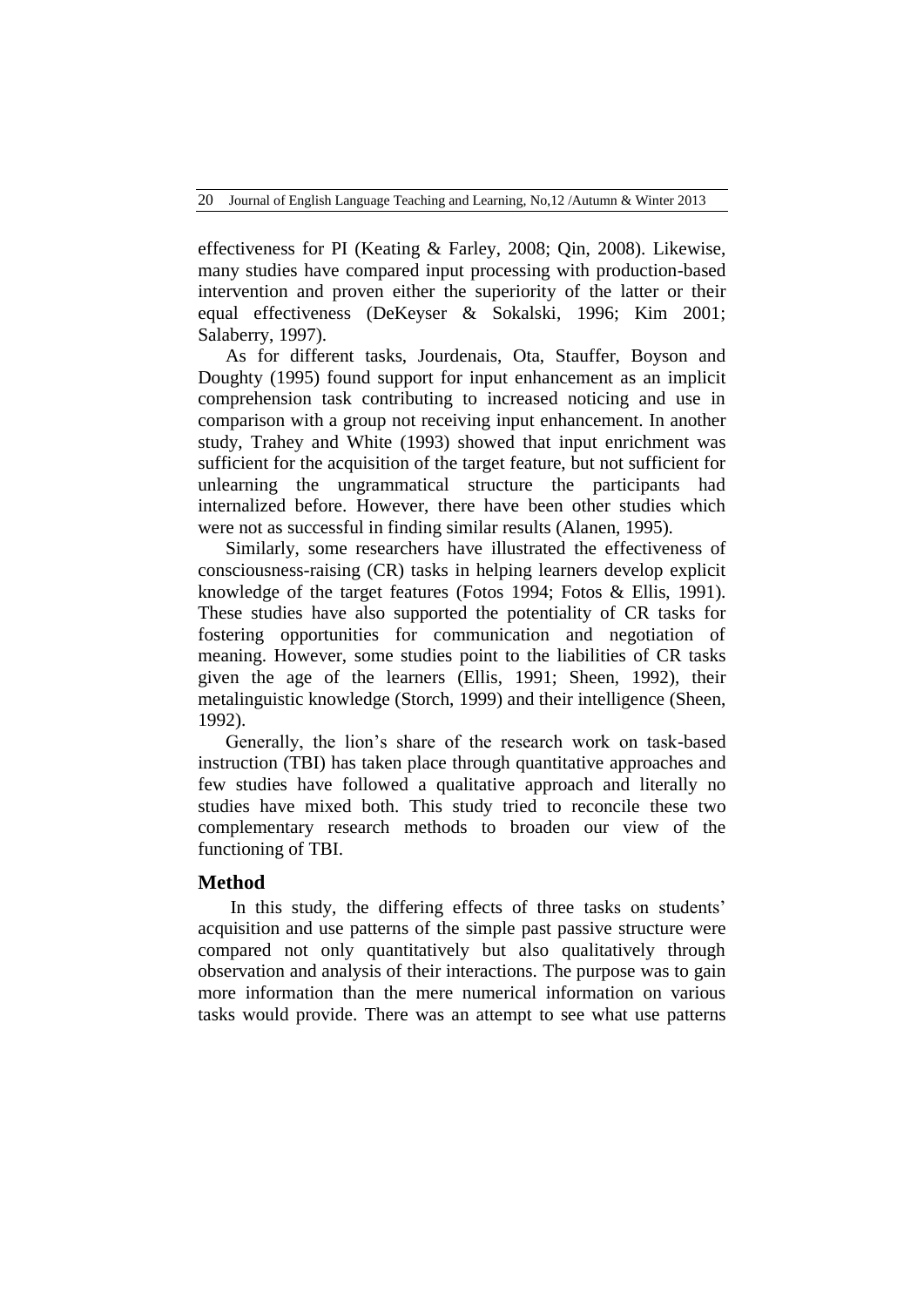emerged out of students' interactions under different tasks, what made them have different use patterns and different degrees of acquisition, how accurately and fluently they used the simple past passive structure, and whether they used the target structure in authentic interaction more frequently than in traditional activities.

# *Participants and Categories*

The following four groups of students took part in the study: a comparison group receiving the traditional grammatical explanations plus grammatical exercises (TI group), an input enhancement group (IE group) receiving texts enriched with the simple past passive structure, a consciousness-raising group (CR group) working on tasks that increased their explicit consciousness of the target structure through communication and interaction, and a processing instruction group (PI group) receiving explicit information on the target structure plus structured input activities. The last three groups represented TBI as opposed to the comparison group which represented traditional exercise-based language teaching (Ellis, 2003).

The participants were chosen from among lower-intermediate adult foreign language learners of both genders who ranged from 20 to 25 in age. Their proficiency level was established by the paper version of TOEFL® . All the participants were Bachelor of Science candidates of engineering at the Shahre Rey Branch of Islamic Azad University in Tehran. Lower-intermediate students are largely unfamiliar with the passive structure, because many textbooks postpone teaching it until the intermediate level. Moreover, the cognitive structures of children and teenagers are not as ready as those of adults for the grammatical explanations in the comparison and PI groups and for the explicit learning in the CR tasks.

To both cater to the statistical aspects of the study and keep the study manageable for a qualitative analysis, 15 students per group would be justifiable. A qualitative study necessitates the *natural* observation of events in intact classes. Since there was a comparison group and the groups were pretested, instructed under experimental conditions, and posttested, the experimental assumptions of the study were believed to have been taken care of. However, if the students had been assigned randomly we would have totally ruined the naturalness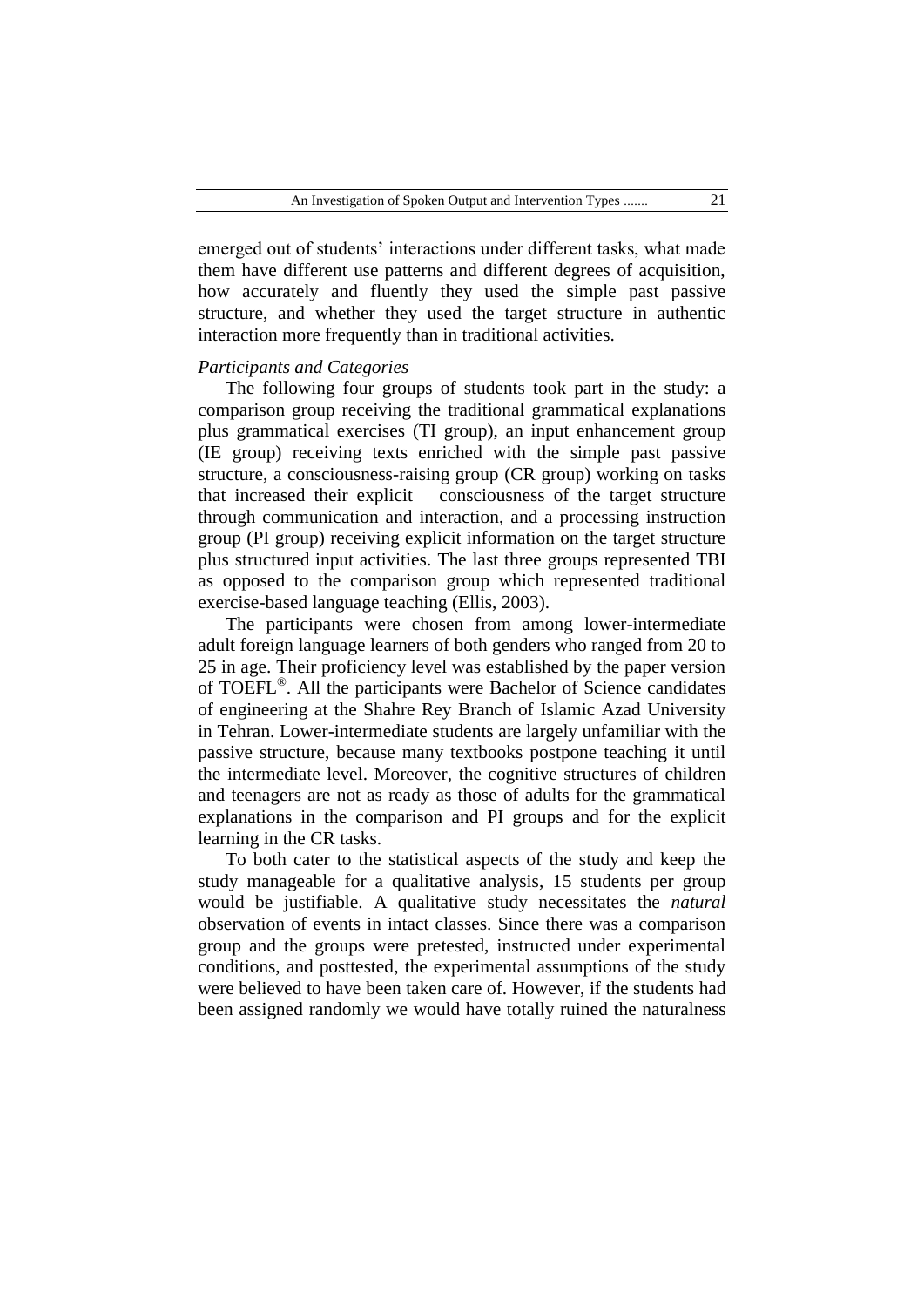of the ecological contexts of the target groups. Therefore, the researchers decided not to assign the participants randomly to the classes, but to account for the experimental side of the coin at the same time the four intact classes were randomly assigned to one of the four intervention types.

#### *Pretesting and Treatments*

 Based on the foregoing discussions, the study was guided by the following research questions:

- 1. Is there a significant difference between TBI and traditional intervention regarding their effect on the use of the simple past passive structure?
- 2. Is there any qualitative difference between TBI and traditional intervention regarding their effect on the use of the simple past passive structure?
- 3. Are there any significant differences among the effects of different tasks on the use of the simple past passive structure?
- 4. Are there any qualitative differences among the effects of different tasks on the use of the simple past passive structure?

 As the pretest, a semi-structured interview with a main oral item was devised which read:

> *Describe 10 activities which were done at your home yesterday. You must avoid mentioning the people who did the activities (using your knowledge of passive sentences). You've got 2.5 minutes.*

As the cut-off point, it was decided that the students who gained any score amounting to more than 10 percent (to account for chance scores) of the total score (i.e.  $X>1$ ) be excluded. The analysis of the pretest through a One-way ANOVA revealed that there was no significant difference among the four groups with respect to their knowledge of the target structure:  $F(3, 56) = .72$ ,  $p > .05$ . Thus, the final four groups, each consisting of 15 students, were shaped.

The participants were asked to produce paragraphs rather than phrases through using the word *describe* in the stem and if the researchers observed any students beginning their talk with phrases,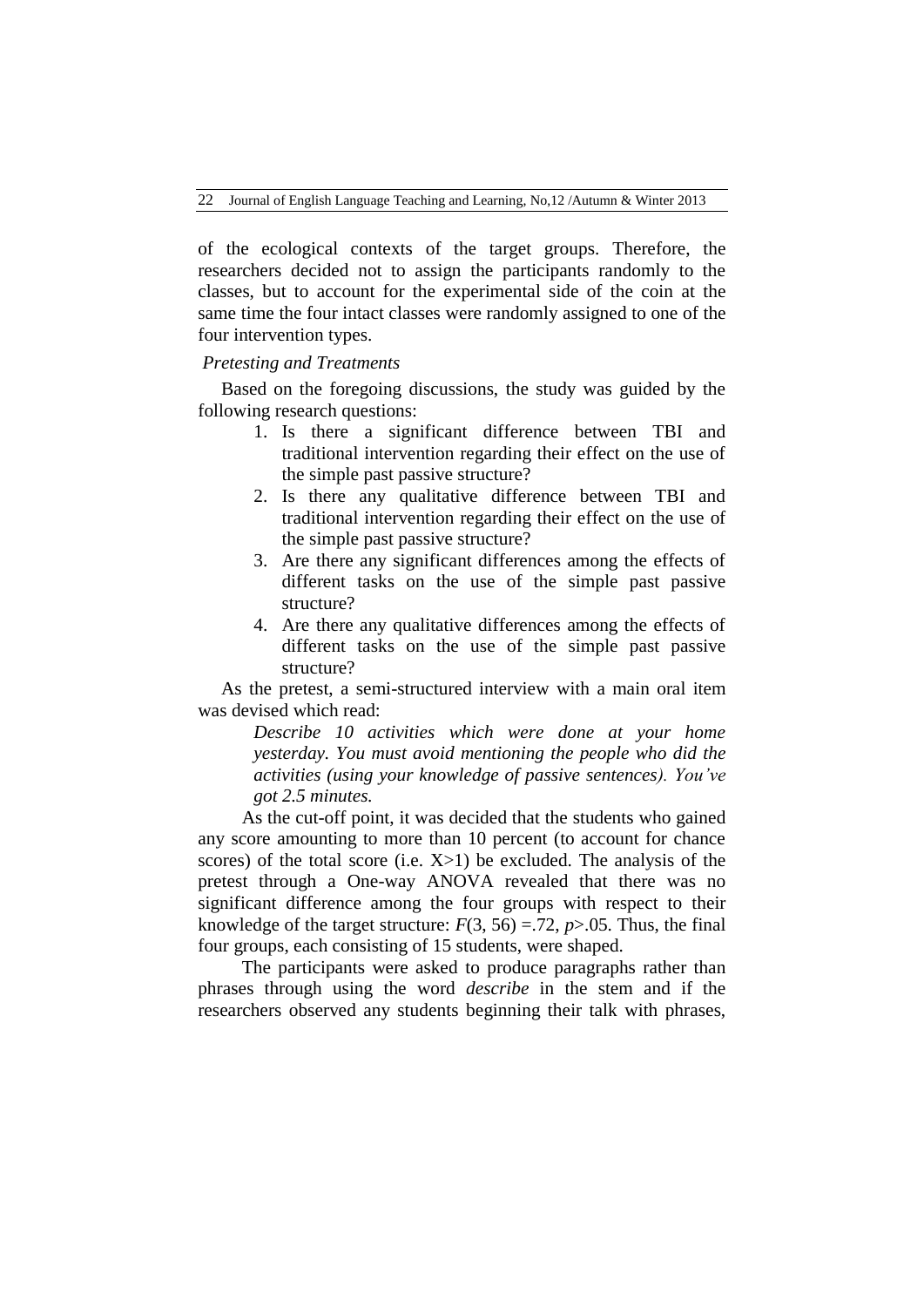they would be encouraged to use sentences. It was believed that ten sentences would suffice to offer representative samples of their performances. Also, by using phrases such as *yesterday* and *you should avoid mentioning the people who did the activities* the researchers guided them to use the simple past passive structure. Besides, by determining a time limit the researchers probed to observe their performances in real time to evaluate fluency in their speech. In addition to the main item, the interview contained a warm-up and a wind-down to prepare the learners both affectively and cognitively for the interview and thus avoid the probable error variance. The interview was piloted with intermediate adult learners prior to the study and it successfully elicited the target structure, hence the validity of the instrument. Moreover, since it was open-ended, it could alleviate the practice effect for the two posttests. The delayed posttest was held three weeks after the first posttest.

 The passive structure as the target object of the intervention lends itself well to all intervention types due to its lack of complexity and to the stages and goals of PI (Van Patten & Uludag, 2011). VanPatten"s First-noun Principle (FNP) of his Input Processing Model (VanPatten & Cadierno, 1993) is a central reason for the difficulty of processing the passive structure. According to this principle, learners, by default, consider the first (pro) noun in an utterance as the agent.

 According to Ellis (2003), focused tasks are activities in which learners' incidental attention is focused on a structure while their focal attention is led toward communicating meanings. Exercises, on the other hand, are activities in which learners" focal attention is concentrated on the target structure and they are aware of the focus of the activity. Following Ellis (2003), tasks are contrasted with grammar exercises in the sense that in focused tasks "learners are not informed of the specific linguistic focus and therefore treat the task in the same way as they would an unfocused task, i.e. pay primary attention to message content" (p.141). In what follows, it will be explained why each treatment type is considered as either a task or an exercise.

 Five fifteen-minute treatment sessions were allocated for the learners to reach the expected level. All the sessions were taught by the second researcher. In the TI group, the students were initially given explicit grammatical explanations on the simple past passive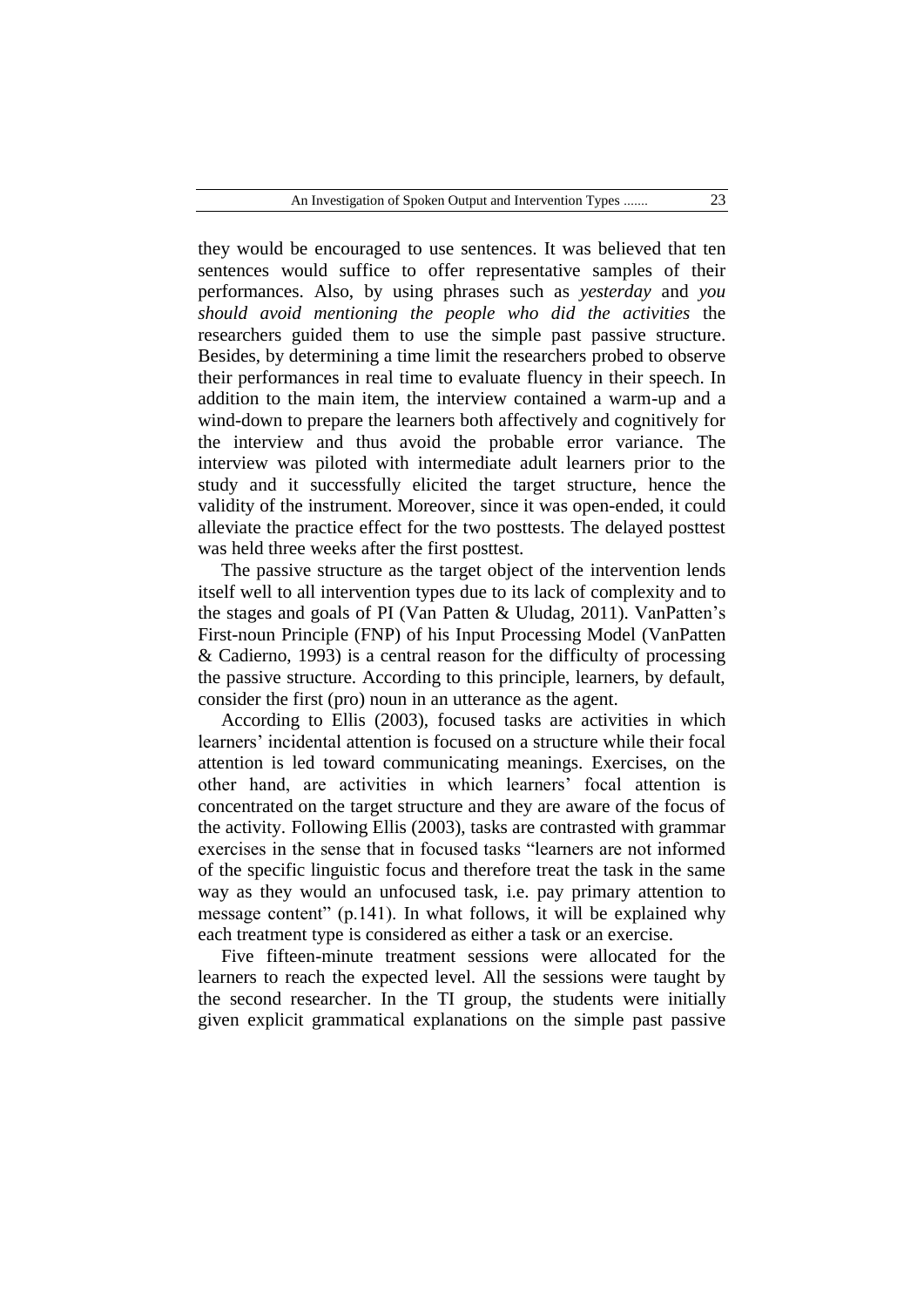structure followed by traditional grammatical exercises. The students answered the exercises in pairs and they were not allowed to use their first language (L1). From the second session on, the teacher answered the students" problems with the structure, they reviewed it together, and next they worked on new exercises in pairs.

 According to Ellis (2003), "[i]nput enrichment involves designing tasks in such a way that the targeted feature is (1) frequent and/or (2) salient in the input provided" (p.158). In the IE group, the students read passages enriched with the target structure (boldfaced only for IE) individually and silently. The texts were about arts, hobbies, sports, parties and meetings, and college. They were asked some general and specific comprehension questions and next, they had reading aloud followed by the clarification of the vocabulary and the difficult sentences in the text. Further sentential examples for the new vocabulary were provided by the teacher. In the end, the students gave oral summaries of the passage which were prepared in pairs. This way, it was believed, they would be guided to use the target structure in their summaries. After the summary was over, they were only corrected on those lexical and grammatical errors which were unrelated to the simple past passive structure.

 In the CR group, the procedure in each session consisted of three parts. First, they read simple past active and passive sentences and distinguished the differences between the two structures in pairs. In the second part, they read an enriched passage and underlined all the examples of the simple past passive structure. Last, they were asked to work out rules for using the target structure in pairs. In the first two parts, they were not corrected or guided by the teacher, but in the last part their rules were corrected and completed by the teacher in the end. Each session they worked on one aspect of the target structure. A sample of the first part follows: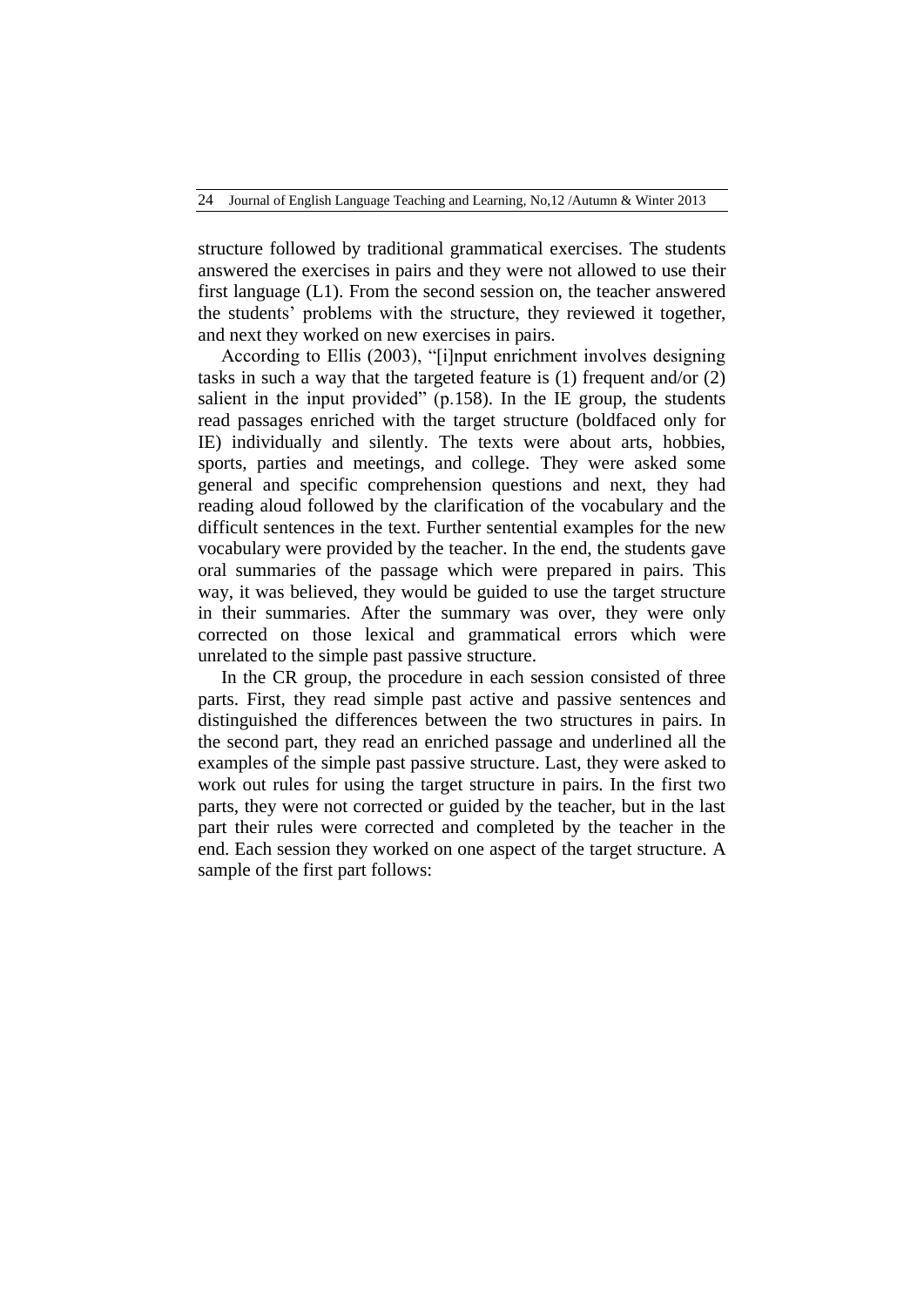*Read the sentence pairs below in pairs and tell the class how the two sentences in each pair differ? What do they begin with? How are the verbs different?*

| The dog bit the man.           | The girl kissed the babies.         |
|--------------------------------|-------------------------------------|
| The man was bitten by the dog. | The babies were kissed by the girl. |
| The police caught the robber.  | The rain made them wet.             |
| The robber was caught.         | They were made wet.                 |

Whether CR tasks possess the features of true tasks has been put forward and explained by Ellis himself (2003):

…whereas the previous types of task were built around content of a general nature, for example, stories, pictures of objects, …, CR tasks make language itself the content. In this respect, it can be asked whether CR tasks are indeed tasks. They are [tasks] in the sense that learners are required to talk meaningfully about a language point using their own linguistic resources. That is, although there is some linguistic feature that is the focus of the task learners are not required to use this feature, only think about it and discuss it. The "taskness" of a CR task lies not in the linguistic point that is the focus of the task but rather in the talk learners must engage in in order to achieve an outcome to the task. (p. 163)

In the PI group, in the first session, the students received explicit instruction in their L1, namely Persian and L2 with examples on the simple past passive structure and on a processing problem accompanied by structured input activities. In the structured input activities, they were not asked to produce the target structure and did not receive any further explicit explanation (VanPatten & Uludag, 2011). During the next four sessions, the students only worked on more structured input activities. A processing problem refers to a mistake students "make when trying to comprehend a particular kind of sentence and then [they] are given examples to show why their 'default' processing strategies may not work" (VanPatten & Uludag, 2011, p.45). Actually during this explicit part of the instruction, learners are provided with information on why they process a structure incorrectly as a result of a default way of processing sentences and taught how to overcome this problem. The further argue that structured input tasks "contain input manipulated in particular ways to push learners away from less-than-optimal processing strategies"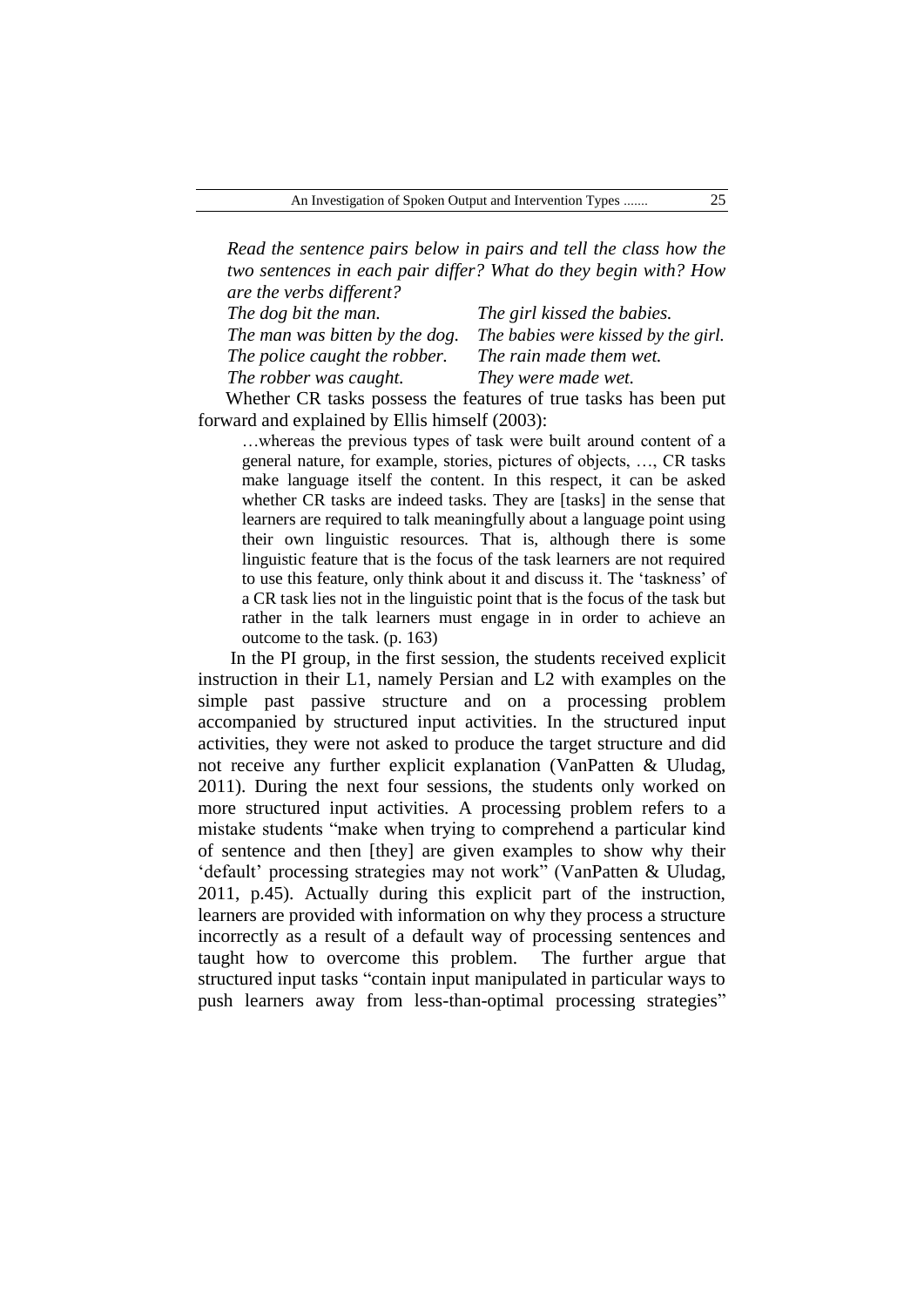26 Journal of English Language Teaching and Learning, No,12 /Autumn & Winter 2013

(p.45). Learners are asked to interpret sentences containing the target structure and this leads to altering their default processing strategies. Ellis (1995) calls such activities "interpretive tasks" and defines them as a task which "…consists of a stimulus to which learners must make some kind of response" (p.98). According to Ellis, the stimulus and the response can take various forms, but the response must involve the least amount of language possible. Also, as in any task, the main focus is on meaning and the peripheral attention is to "the form and function of the grammatical structure, and finally error identification" (p.98) and there is also some form of personalization. In this study, the PI learners were presented with five referential structured input activities, each including 20 items. Each item presented them with an L1 sentence for which there were two English translation options. In fifteen of the items in each activity, the passive translations were the correct answers and in the other five sentences the active translations were the right ones. An example follows:

*Choose the correct English translation for the Persian sentence:*

زن مرد را دید.

- *1) The man saw the woman.*
- *2) The man was seen by the woman.*

The precise translation of the above sentence is "*The woman saw the man*".

# **Results and Discussion**

For the quantitative analysis, the number of grammatically accurate and semantically appropriate productions of the simple past passive structure in the interview was counted and one score was assigned to each. For the sake of reliability, the interviews were rated by the second researcher and another colleague simultaneously, yet independently. The correlation between the two ratings showed an inter-rater reliability of .97, which is an acceptable index for the scoring procedure. All the data were analyzed using SPSS 17.0, except for eta squared value for the two posttests, which was calculated manually.

A One-way ANOVA was used for the posttest and a significant difference was proved in the results:  $F(3, 56) = 27.20$ ,  $p < .000$ . This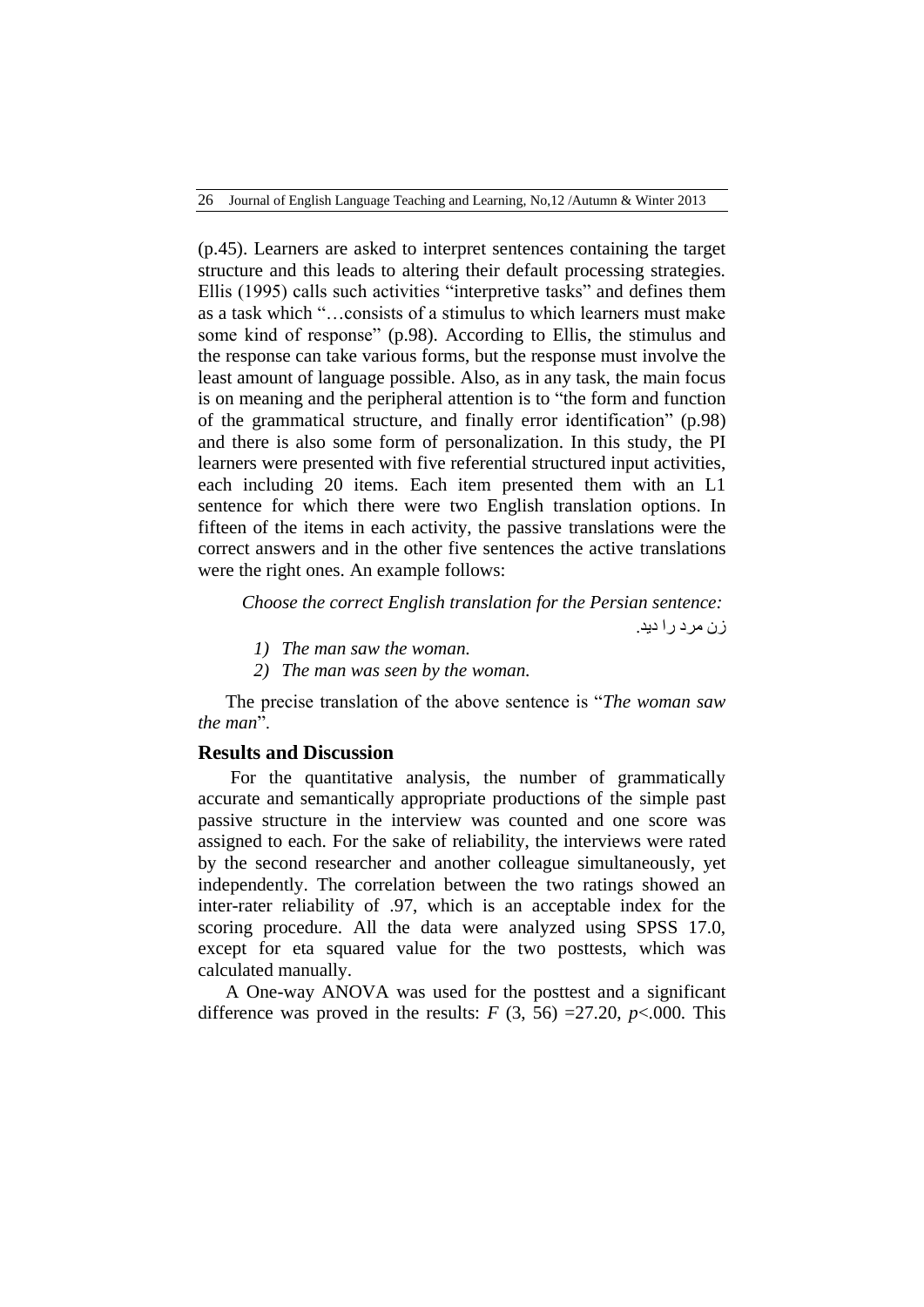shows that instruction through different interventions did have an effect on the learners" abilities to use the passive structure on the posttest. An eta squared measure of .57 was found for the strength of association. This rather high effect size shows that at least 57 percent of the difference observed was due to the intervention type variable and the other 43 percent has been error variance. Moreover, the results of the Sheffe Test employed to compare each of the two groups on the posttest are tabulated below:

| иΓ<br>ν. |
|----------|
|----------|

| Group                    | Processing    | Consciousness-     | Input               | Traditional   |
|--------------------------|---------------|--------------------|---------------------|---------------|
|                          | Instruction   | Raising            | Enhancement         | Intervention  |
|                          | $Mean = 8.33$ | Mean= $6.47$       | $Mean=4.80$         | $Mean = 2.93$ |
| Processing               |               | 1.87* at $p<0.040$ | 3.53* at $p<.000$   | $5.40*$ at    |
| Instruction              |               |                    |                     | p<.000        |
| Consciousness-           |               |                    | 1.67 at $p > 0.081$ | $3.53*$ at    |
| Raising                  |               |                    |                     | p<.000        |
| <b>Input Enhancement</b> |               |                    |                     | $1.87*$ at    |
|                          |               |                    |                     | p<.040        |

*Sheffe Test of differences across the four groups on the posttest*

The results show that PI learners significantly outperformed all the other groups. This means that the highest amount of learning occurred in this group. The CR group with the second highest mean could not outperform the IE group with the third highest mean, but with a *p level* of about .08 "a trend" was shown in favor of the CR group (Hatch & Lazaraton 1991, p.232). Also, the TI group was outperformed by all the other groups, which indicates its lower effectiveness in at least similar contexts.

 A One-way ANOVA was run for the delayed posttest and a significant difference was proved in the results:  $F(3, 56) = 27.88$ , *p<.*000. This shows that instruction through different interventions did have an effect on the learners' retention of their abilities to use the passive structure till the delayed posttest. Again, an eta squared measure of .57 was found for the strength of association. This rather high effect size shows that at least 57 percent of the difference observed was due to the intervention type variable and the other 43 percent has been error variance. Also, the results of the Sheffe Test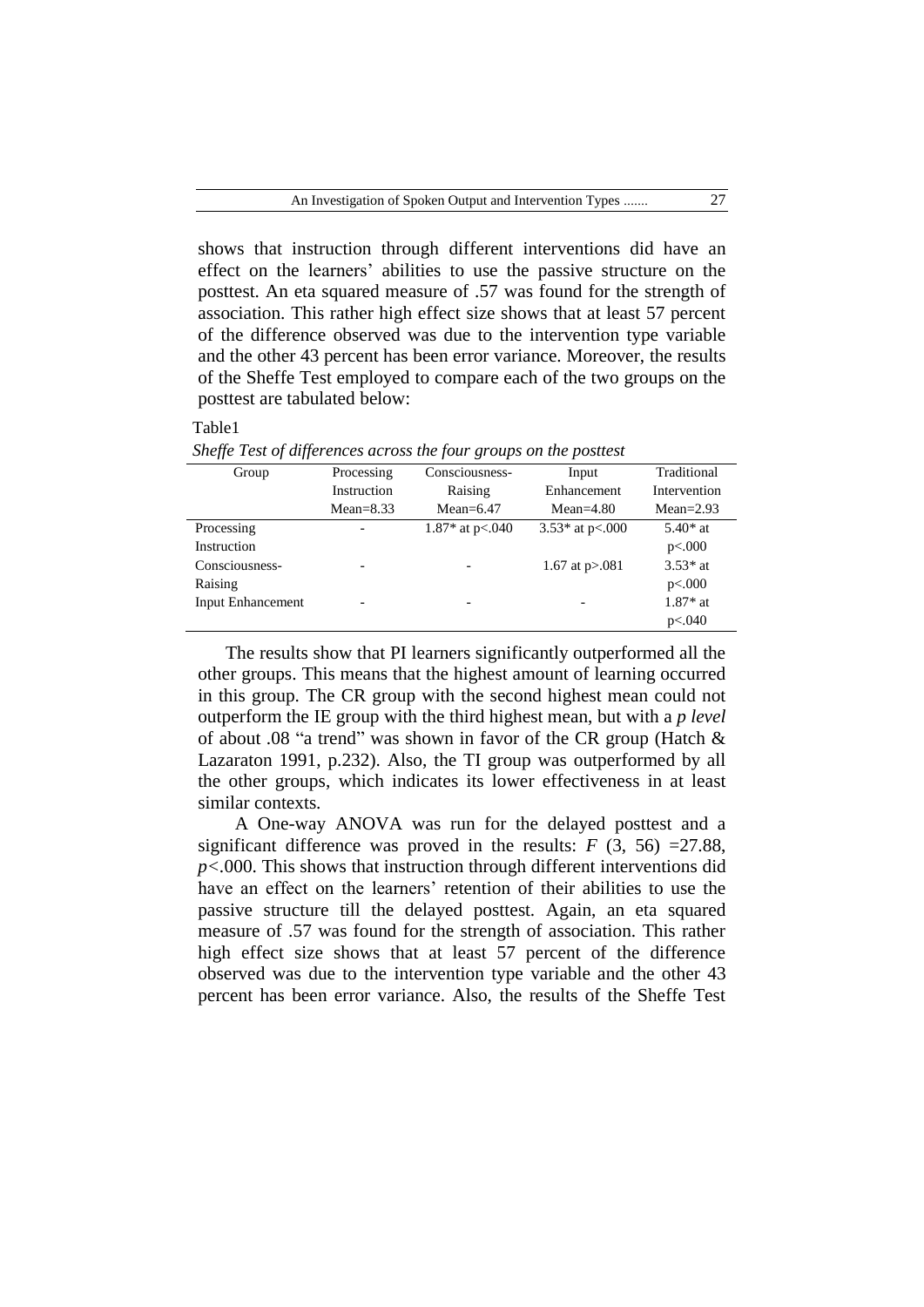28 Journal of English Language Teaching and Learning, No,12 /Autumn & Winter 2013

run to compare each two groups on the delayed posttest have been tabulated below:

Table 2

| Sheffe Test of differences across the four groups on the delayed posttest |  |  |
|---------------------------------------------------------------------------|--|--|
|                                                                           |  |  |

| Group                    | Processing  | Consciousness-           | Input             | Traditional       |
|--------------------------|-------------|--------------------------|-------------------|-------------------|
|                          | Instruction | Raising                  | Enhancement       | Intervention      |
|                          | $Mean=7.60$ | $Mean = 5.00$            | $Mean = 3.93$     | $Mean = 2.53$     |
| Processing               |             | 2.60* at $p<0.01$        | 3.67* at $p<.000$ | 5.07* at $p<.000$ |
| Instruction              |             |                          |                   |                   |
| Consciousness-           | ٠           | $\overline{\phantom{a}}$ | 1.07 at $p > 336$ | 2.47* at $p<.001$ |
| Raising                  |             |                          |                   |                   |
| <b>Input Enhancement</b> | ٠           |                          |                   | 1.40 at $p > 127$ |
|                          |             |                          |                   |                   |

 Again the results show that PI learners significantly outperformed all the other groups and the highest amount of retention occurred in this group. As in the posttest, there was no significant difference between the results of CR and IE groups regarding their retention. One change in comparison with the first posttest is that this time only the PI and CR groups significantly performed better than the TI group and there was no significant difference between the IE and the TI groups on the delayed posttest. Furthermore, the difference between the CR and IE groups had decreased compared to their immediate posttest results. All this demonstrates the superiority of PI to all the other groups with regard to the retention of their abilities.

While these two last analyses revealed the preeminence of PI at least in similar contexts, there was also a need to run within-group analyses to find out which group(s) had improved more since the pretest and retained that learning until the delayed posttest. The results of these analyses as well as the descriptive statistics for all the groups on the three tests are displayed in Tables 3 and 4.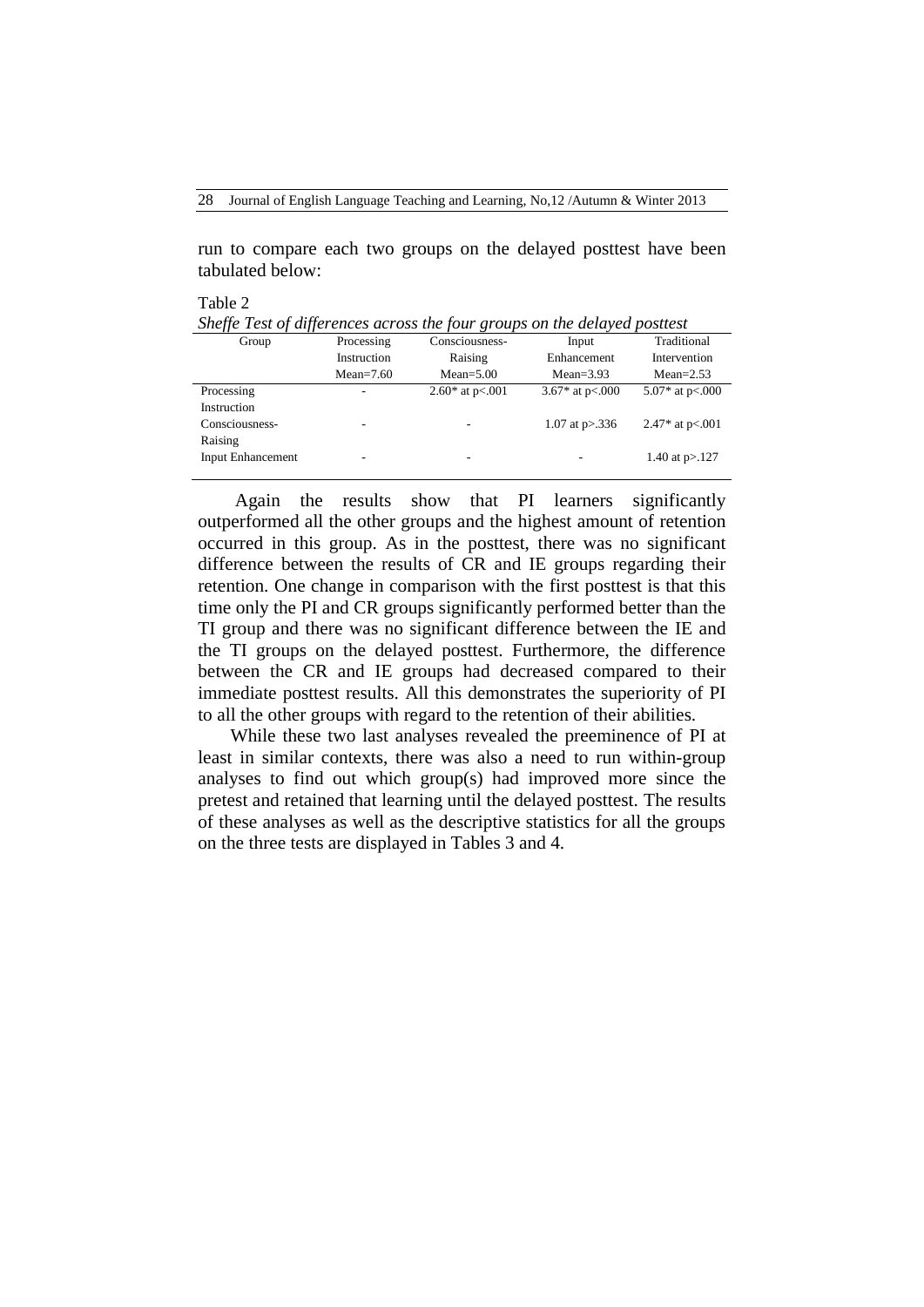# Table 3

*Descriptive statistics of the four groups on the pretest, posttest, and delayed posttest*

|                                 | Pretest |           | Posttest |      |           | Delayed posttest |      |           |    |
|---------------------------------|---------|-----------|----------|------|-----------|------------------|------|-----------|----|
| Group                           |         |           |          |      |           |                  |      |           |    |
|                                 | Mean    | <b>SD</b> | N        | Mean | <b>SD</b> | N                | Mean | <b>SD</b> | N  |
| Processing Instruction          | .20     | .41       | 5        | 8.33 | 1.35      | 15               | 7.60 | 1.35      | 15 |
| Consciousness-Raising           | .40     | .51       | 1<br>5   | 6.47 | 1.92      | 15               | 5.00 | 1.73      | 15 |
| <b>Input Enhancement</b>        | .20     | .41       | 1<br>5   | 4.80 | 2.04      | 15               | 3.93 | 1.79      | 15 |
| <b>Traditional Intervention</b> | .33     | .49       | 1<br>5   | 2.93 | 1.44      | 15               | 2.53 | 1.36      | 15 |

#### Table4

*Within-group ANOVA results and Bonferroni test of differences across the three tests within each of the four groups*

| Group                           | $\boldsymbol{\nu}$<br>Within-group F | $\cdot$<br>$\mathbf\sigma$<br>Partial eta<br>squared | Posttest-pretest     | Delayed<br>posttest-pretest | Posttest-delayed<br>posttest |
|---------------------------------|--------------------------------------|------------------------------------------------------|----------------------|-----------------------------|------------------------------|
| Processing Instruction          | $396.85*$ at<br>p<.000               | .97                                                  | $8.13*$ at<br>p<.000 | $7.40*$ at<br>p<.000        | $.73$ at<br>p > 0.085        |
| Consciousness-Raising           | $143.02*$ at<br>p<.000               | .91                                                  | $6.07*$ at<br>p<.000 | $4.60*$ at<br>p<.000        | $1.47*$ at<br>p<.000         |
| <b>Input Enhancement</b>        | $65.89*$ at<br>p<.000                | .83                                                  | $4.60*$ at<br>p<.000 | $3.73*$ at<br>p<.000        | $.87*$ at<br>p<.008          |
| <b>Traditional Intervention</b> | 38.83*<br>at $p<.000$                | .74                                                  | $2.60*$ at<br>p<.000 | $2.20*$ at<br>p<.000        | .40at<br>p < 247             |

According to Table 3, the PI group gained the highest mean on both posttests, while it had gained the lowest mean on the pretest beside the IE group. The CR and IE groups were the second and the third on the posttests. In addition, the PI group managed to obtain the lowest standard deviation, a fact which implies more homogeneity as a result of the intervention type. A graph comparing the ratio of SD to mean in each group through all the three tests can better illustrate this fact: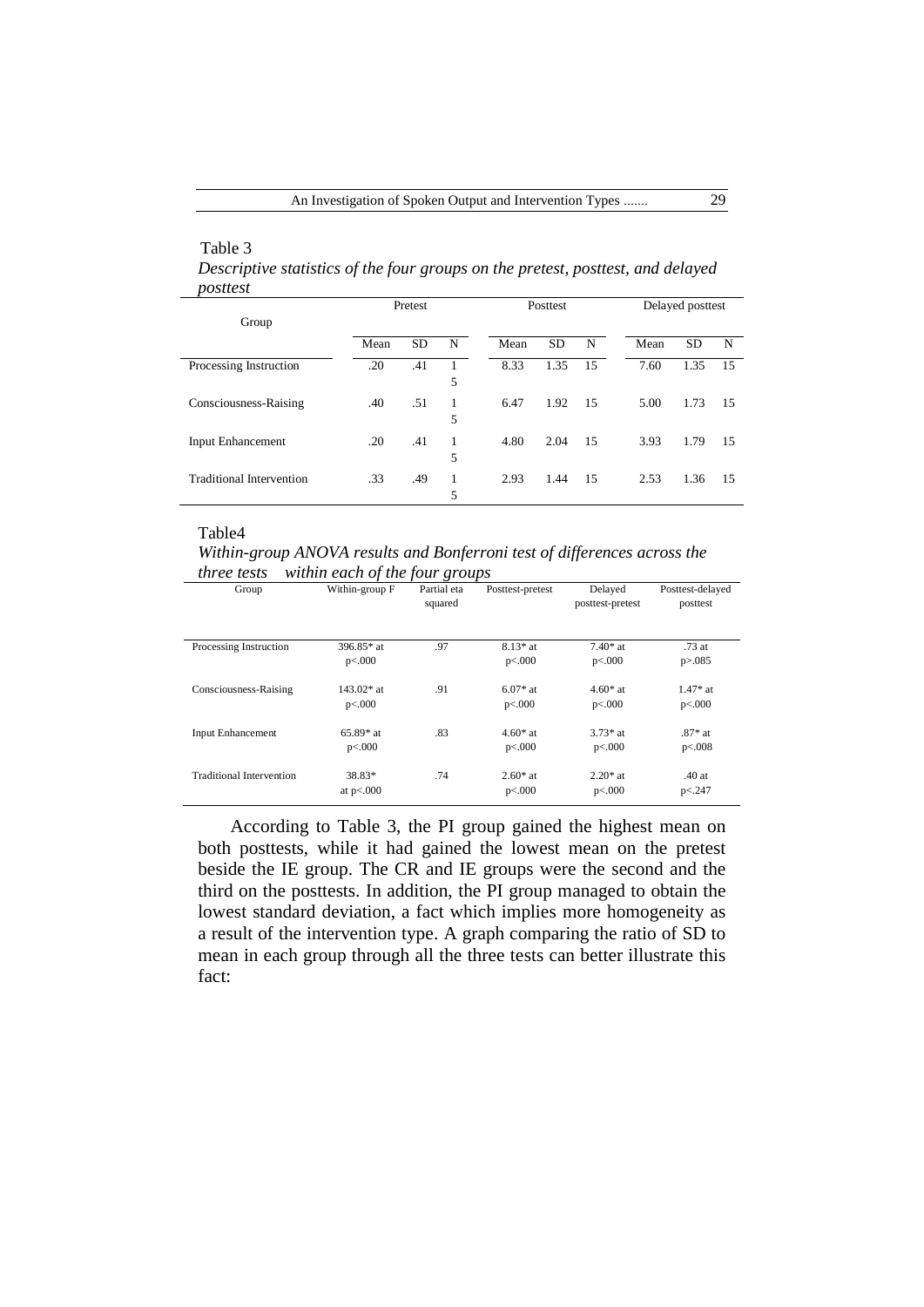

*Figure 1.* Comparing the ratio of SD to mean in each group across the pretest, posttest, and delayed posttest

According to Table 4, the within-group F was significant for all the four groups, which means that there were significant differences across two or three of the tests within them all. Also the partial etasquared measures in all the groups proved high which refers to the fact that the improvements within the groups had been largely due to the interventions. Again this measure was highest in the PI group and the CR and the IE groups ranked second and third. Moreover, the results of the Bonferroni post-hoc test show that all the four groups significantly improved on the two posttests compared to their pretest results. Thus, all the interventions brought about significant changes in the ability of their learners to use the simple past passive structure in speaking. In terms of retaining learning from the posttest to the delayed posttest, the PI group and the TI groups were the two groups to succeed. The differences between the two posttests in these groups were not significant which establishes that they had retained learning since the posttest (three weeks earlier). Learning in the other two groups, namely CR and IE, drifted significantly downward from the posttest to the delayed posttest. Although they had improved significantly since the pretest, they did not manage to keep this learning till the delayed posttest. This fact indicates the transient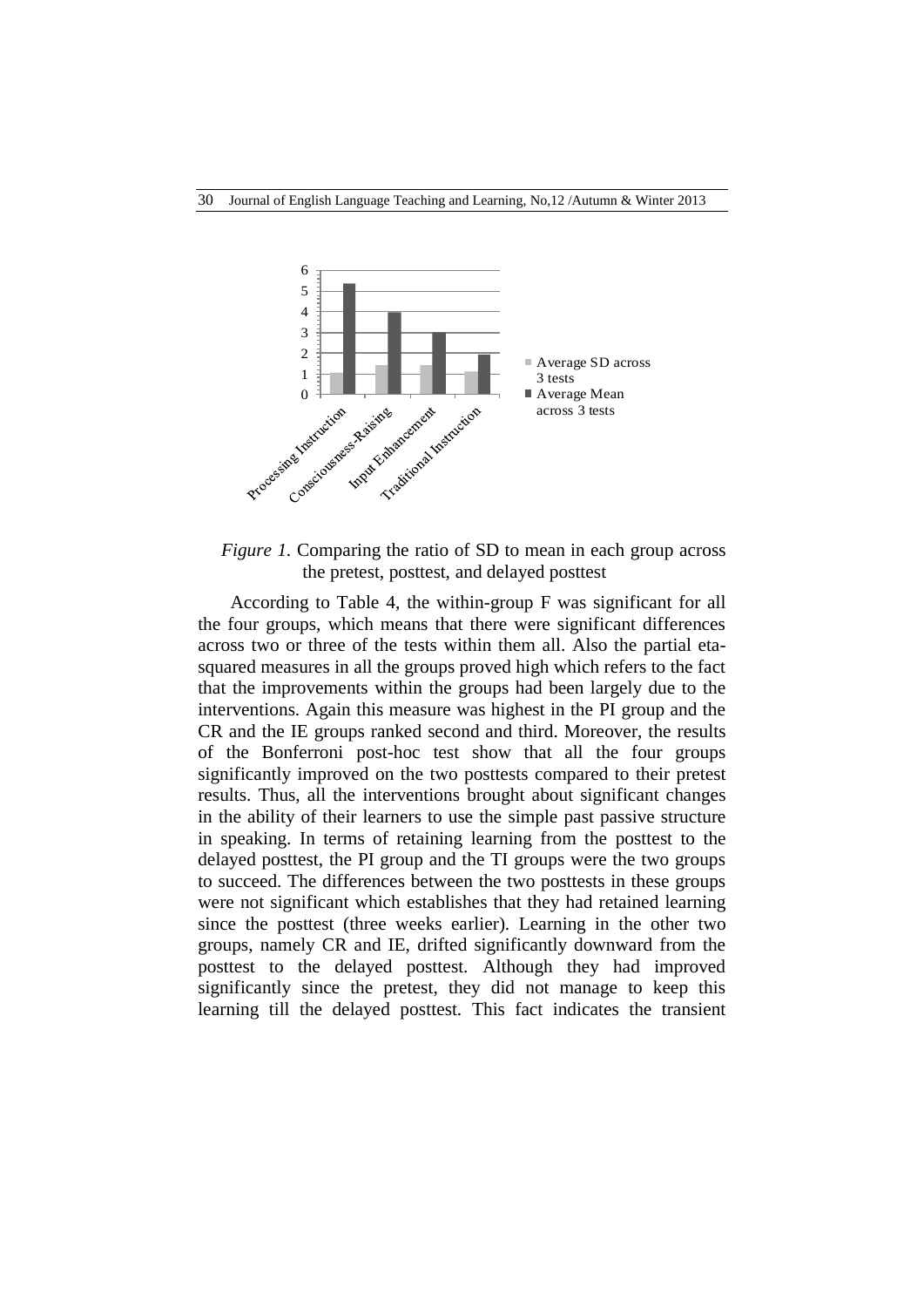nature of learning brought about by these two tasks at least in similar contexts. In sum, given that the PI group significantly outperformed all the other groups including the TI group on both posttests, it can be concluded that it had the highest amount of both learning and retention. The learners taught through this task proved to be more successful and homogenous under the contextual features of this study.

By taking all these results into account, we can draw a number of comparisons. First, on the macro level there is the distinction between TBI and traditional exercise-type intervention (Ellis, 2003). All the task-based groups in this study significantly outperformed the comparison group, the TI group, on the posttest and two of the groups (PI and CR), did so on the delayed posttest as well. Although the TI and PI groups retained their improvement till the delayed posttest as opposed to the other two groups, the mean scores of the latter were higher on both tests than those of the TI group. All these can indicate the superiority of TBI to traditional exercise-type intervention at least in similar contexts.

 Next, IE was the only intervention type which purely represented an implicit approach to teaching the target structure (Ellis, 2003). The results illustrated that the other two tasks, which were largely explicit in approach, had performed better, while the PI group had significantly done so. Furthermore, although the IE group had improved compared with its pretest state, it did not manage to retain this learning until the delayed posttest. Thus, it could be concluded that an explicit TBI may lead to higher learning than an implicit TBI, again at least in similar contexts.

Lastly, two of the three tasks in the study (PI and IE) are considered input-based tasks. The former managed to gain the best results on the posttest and retain this learning and its position till the delayed posttest. The latter was also successful at least on the posttest. This reveals the high degree of the effectiveness of input-based TBI despite all the criticisms (Swain, 1998; Izumi, 2002). On the other hand, the superiority of PI to IE in this study could be attributed to the structured input tasks and the explicit approach of PI. Thus, the speculation is that an explicit input-based task is likely to bring about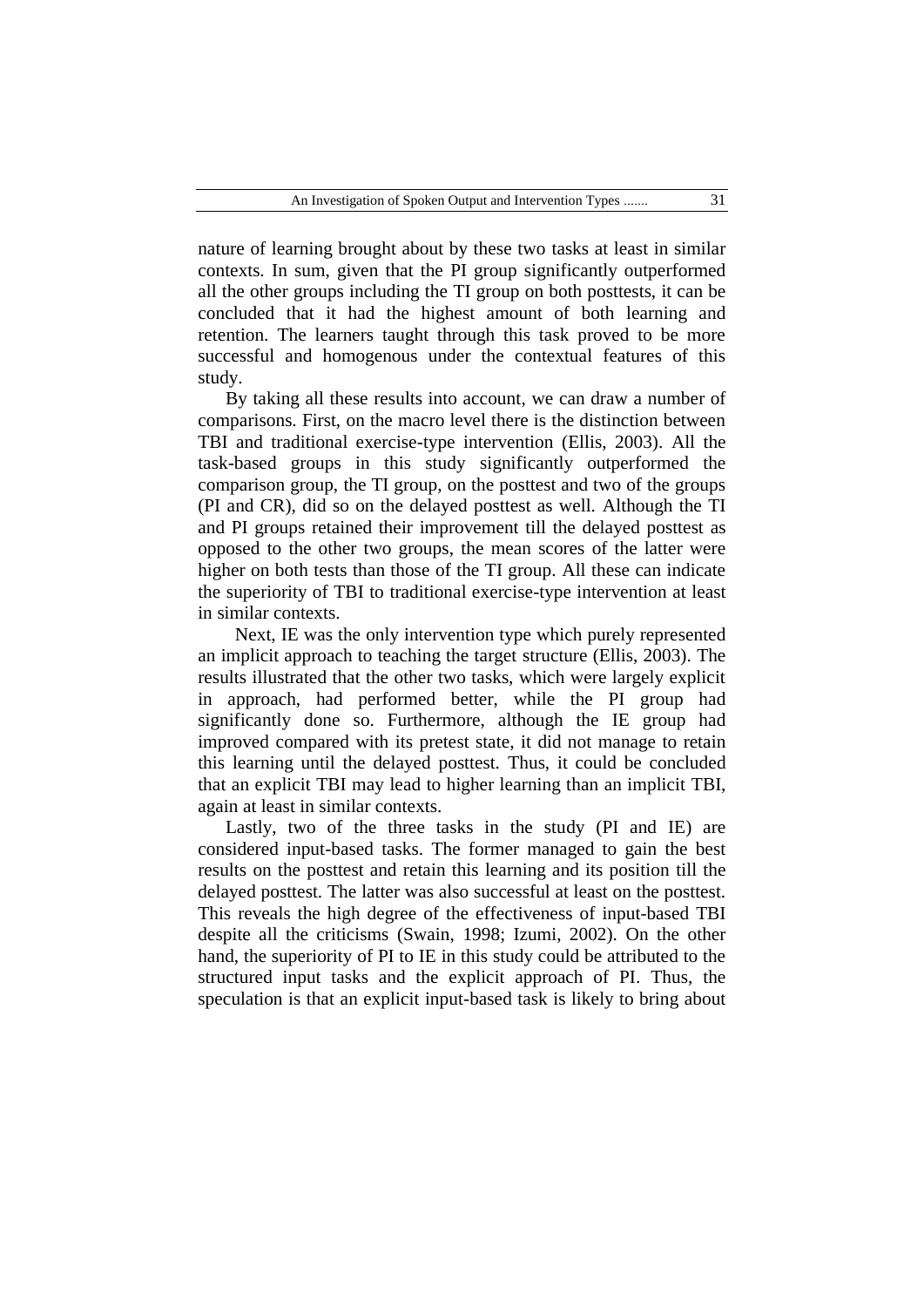32 Journal of English Language Teaching and Learning, No,12 /Autumn & Winter 2013

more fruitful results at least with respect to teaching the passive structure.

The researchers cautiously tried to draw some conclusions based on a couple of statistical analyses, but as mentioned before, without a careful qualitative analysis of the data at hand it would not be possible to know much of the actual functions and effectiveness of different interventions in helping learners develop in the context of second language classroom. Nor can we gain a thorough picture of what actually happens during the implementation of tasks.

The students were observed while they were working on their tasks and exercises, their language use was recorded, and their interactions and uses of the target structure were analyzed. The interviews were also analyzed to look for any patterns in their talks as probable traces of the treatments. This analysis was approached from two angles, namely the comparison between the TI group and the other three task-based groups and the comparison among the three task-based groups themselves. The researchers managed to gain information which could not have been at their disposal from the mere analysis of numbers.

In both the TI and PI groups, the first session started with a grammatical explanation, but the nature of the explanation was different, because in the latter the students also received some information on the processing strategies which caused their grammatical problems in the target structure. During the teacher"s explanation in the TI group, there was no interaction among the students. Throughout the exercises and during the students' questions of the teacher, all the interactions and exchanges were confined to negotiations about the correct forms for the exercises. An excerpt from their interactions is provided to exemplify: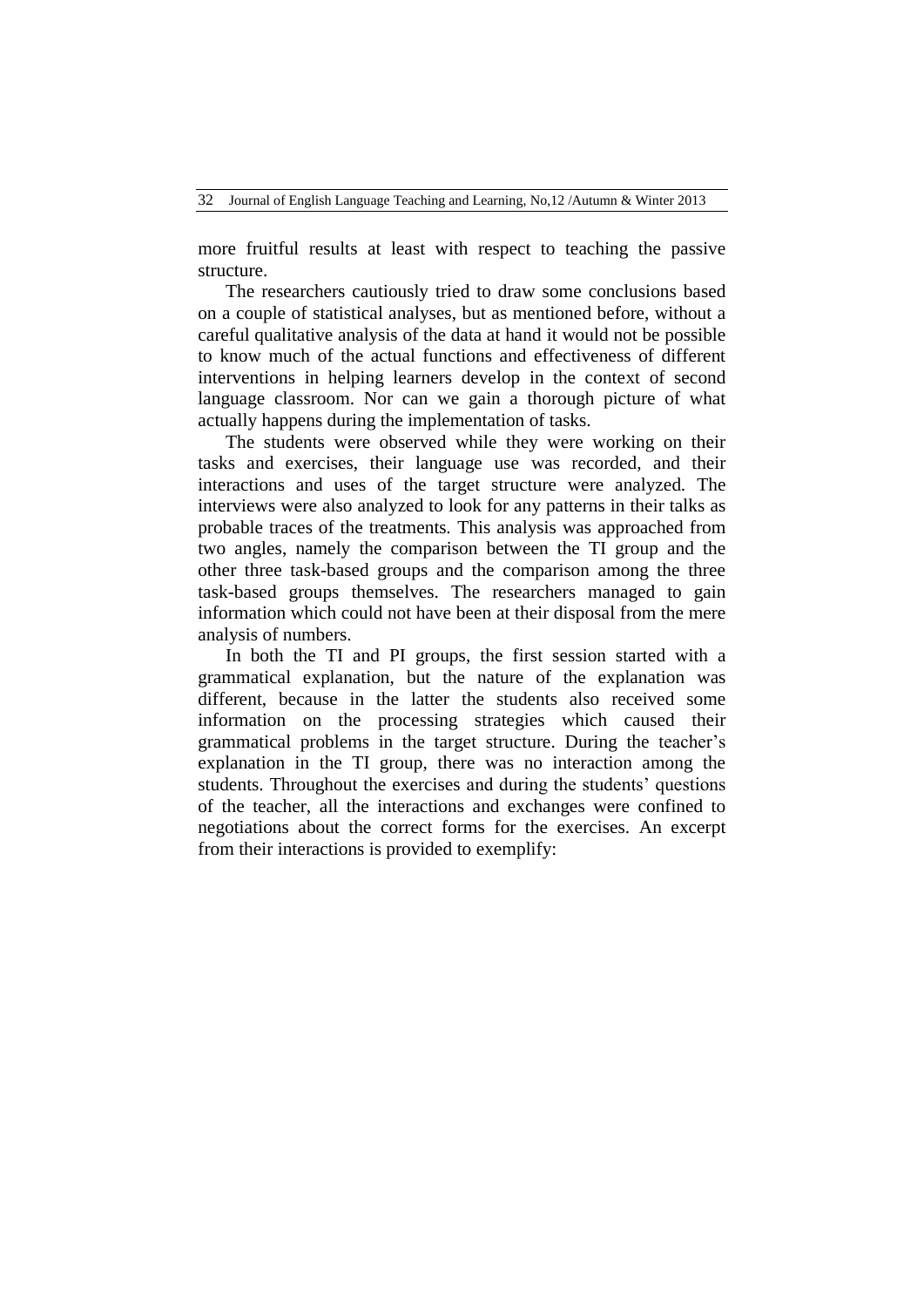A: We must write *is finish*. .hhh uhm… No?

B: But I think we must use *was finished*, because it says George was office *YESTERDAY*.

A: Yes yes, *finished.* And it says in the first of the sentence *He WENT home*.

Regarding the interviews, several of the ten sentences spoken by the learners did not sound much like sentences which are naturally made passive. Some examples from their interviews follow:

- *My teeth were brushed.*

- *My clothes were worn.*

- *My little brother was kissed.*

These are not common passive sentences and are mostly artificially made passive. But in the statistical analyses, such examples could not be accounted for, because they were both accurate and meaningful, though not really frequent.

In the IE group, which involved an implicit task, the nature of the interactions containing instances of the target structure was impressively different. During the comprehension question-andanswer exchanges they used the target structure in their responses. That was because the vast majority used the exact sentences in the texts to answer the teachers" comprehension questions. Throughout the clarification of the text, there was no interaction in the class. The main share of the interactions took place during the pair work for the preparation of oral summaries. Again, many of the instances of the simple past passive structure in their summaries were due to their exploitation of the exact sentences in the texts, while there were just rare cases of its original use. During the participants' interactions for the preparation of the oral summaries, the researchers did not witness a considerable number of instances of the target structure. There was a great deal of negotiation of meaning, but this interaction was not focused on the target structure to any substantial degree. Since giving oral summaries was compatible with the task on the two posttests, IE proved to have the potential to give the learners the ability to use the target structure in their interviews. However, the sentences they uttered in the interviews were topically similar to the ones in their texts as can be seen in the examples from their interviews: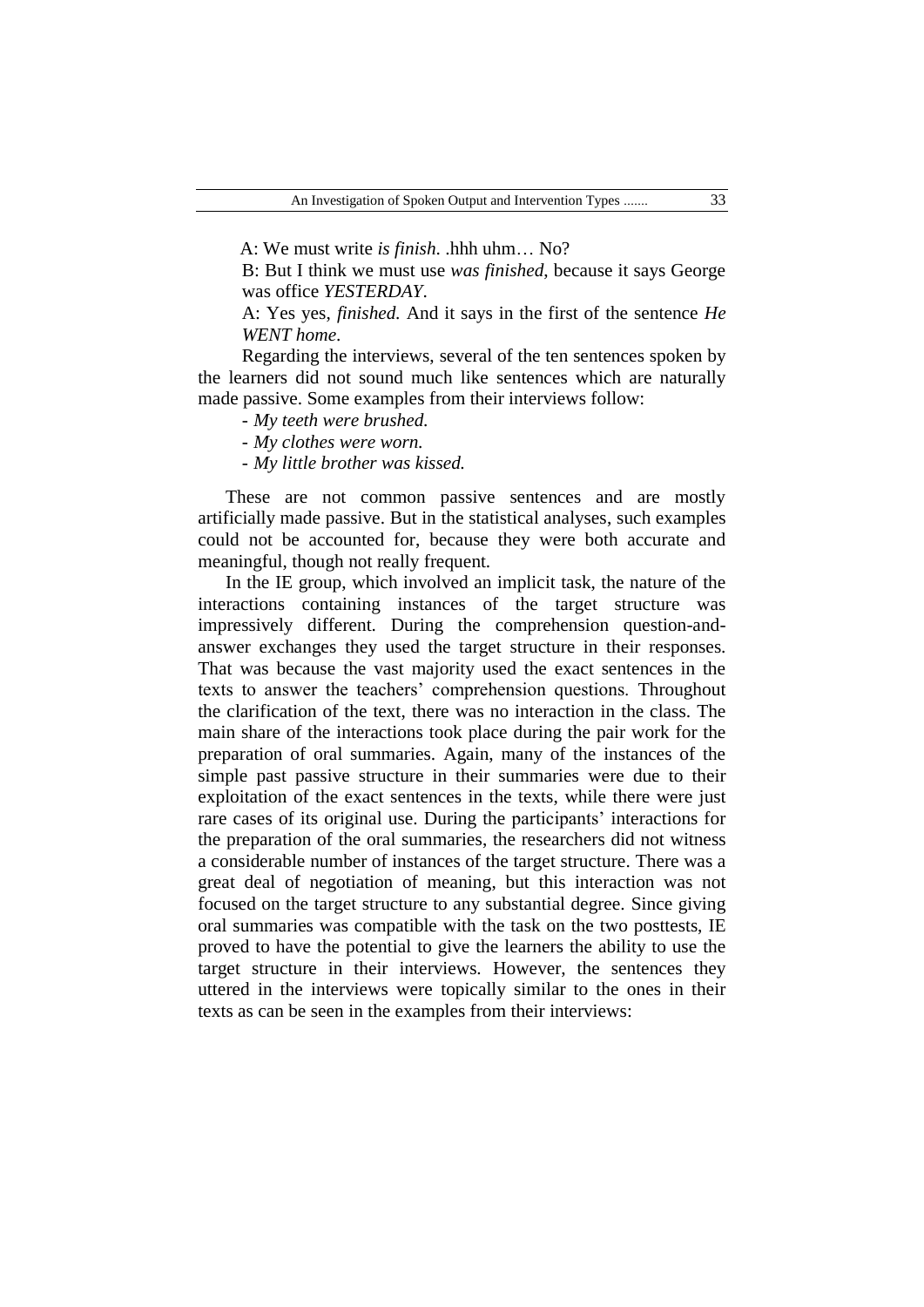- *A few pictures were painted.*
- *My assignments were done.*
- *Some exercise was done at the gym.*

Not unlike the utterances in the TI group, a proportion of the sentences by the learners in the IE group sounded inauthentic. This fact may show that neither a merely explicit task nor a totally implicit one can lead to the production of authentic passive sentences or perhaps any kind of grammatical structure by learners. What"s more, this group did not retain its learning till the delayed posttest, which may be again due to its one-dimensional approach.

In the CR group, all the interactions containing the target structure were restricted to discussions over it. While discovering the differences between the passive and active sentences, they talked about word order and the probable reasons for dropping the agent. This last point was interesting, because no such true negotiations were witnessed in the TI group. In the underlining part, again the interactions were just limited to diagnosing forms, but in the rule discovery phase they resumed their negotiations. Of course, the nature of the negotiations were different in that they did not negotiate to overcome communication problems, but they explicitly negotiated about the meaning and function of the passive sentence to create a rule for the use pattern of this structure. Nevertheless, they seemed to have gained a deep understanding of the target structure through CR. Excerpts from their interactions can illustrate this point:

A: I think we say passive to:: not tell he do it.

B: Yes, maybe if we say, somebody punish him.

A: And in this sentence, almost, because he broke the window.

B: .hhh... but some sentences it's clear who do it, so we don't tell it. No?

A: No, yes.

This deep-level awareness coupled with the teacher"s corrections after their interactions sharpened their abilities to use the structure, because not only did they perform satisfactorily on the posttests statistically speaking, but also their sentences seemed quite authentic. More examples from their interviews follow: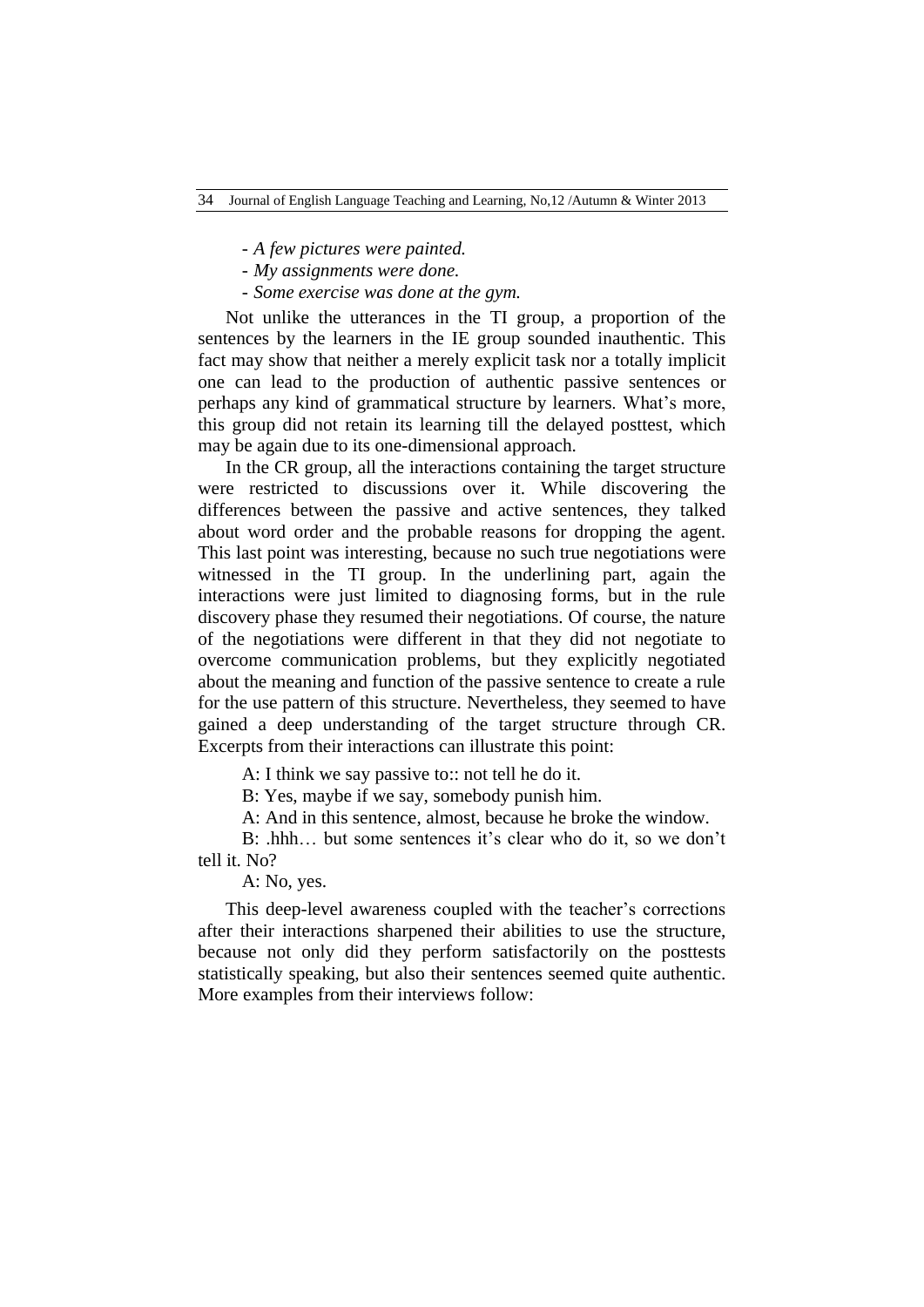- *The windows were cleaned and the sofas were moved.*

- *The TV was turned off and everybody went to bed.*

- *The bell was rung.*

- *The telephone was answered.*

However, the fact that they could not retain this learning till the delayed posttest complicated the results to some extent. This could have been due to lack of sufficient exposure to the structure. They did not receive as many examples as did the learners in the two inputoriented groups. Maybe they needed either more exposure to or practice with the language to internalize and retain it better.

Throughout the explicit teaching in the PI group, there were no interactions but just a few teacher-student exchanges. During the structured input activities there were some instances of interaction among them, which were largely about the meaning of the utterances and their semantic distinctions. This task seems to have a great potential in fostering purely semantic and pragmatic negotiations of meaning, but that necessitates thorough planning. An excerpt from their negotiations can depict this potential:

A: In the first sentence, the cat saw mouse, but in the second sentence, mouse saw cat.

B: How you understand it?

A: Because it says *the mouse was seen*, not see: *Mouse* is first noun.

B: Aha, you"re right. First noun. The teacher said it. Cat see mouse and chase it not another one.

Besides this potential, PI and its corollary structured input seem to give learners an impressively deep understanding of the target structure, because they used quite authentic sentences in their interviews. They said sentences they had never encountered in their class tasks:

- *My small brother was fed, because he was very hungry.*

- *The door was closed suddenly.*

- *The kitchen was cleaned.*

- *The dishes were done.*

- *The food was cooked at three o'clock.*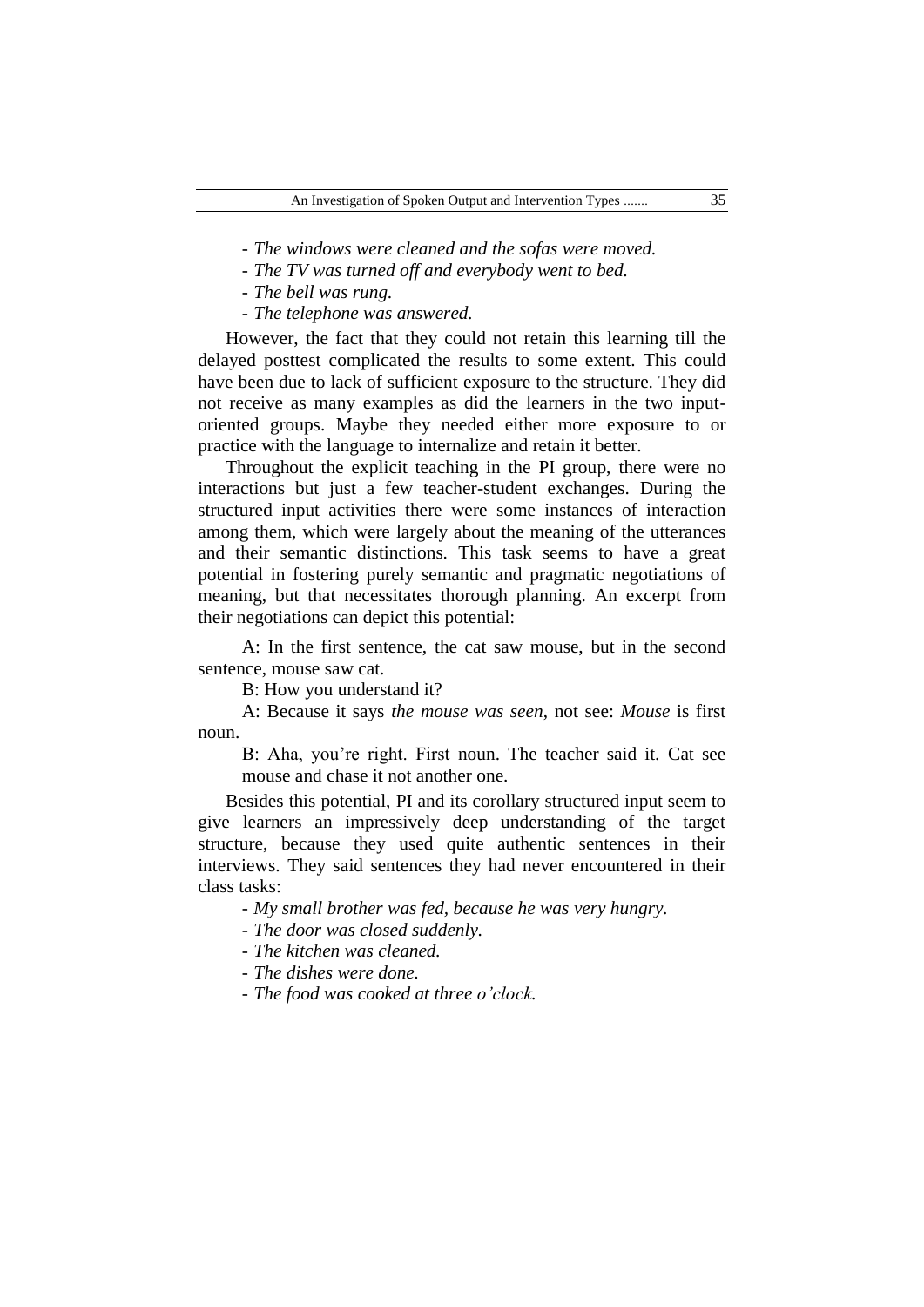This deep-level understanding as a result of the task, including the explanations and the type and amount of the exposure, made them able to retain this learning till the delayed posttest.

In short, all the tasks and the one exercise in the study had the potential to foster interaction in the context of the classroom, but the nature of the interactions differed to a great extent.

# **Conclusion**

Given the obtained results, it can be concluded that the PI group was the most effective intervention type in promoting learning the target structure. This group scored significantly highest on the posttests, improved significantly from the pretest to the posttest, and retained its learning till the delayed posttest. This task was also able to foster truly focused negotiation. Furthermore, all the tests were in the form of a semi-structured interview, while PI is an input-based, explicit task. This brings forth the controversial issue of *transfer* claimed for PI by VanPatten and others in different writings (Sanz & Morgan-Short, 2004; VanPatten & Uludag, 2011). This denotes its high potential for transfer of training to spoken and written output in numerous aspects of teaching forms. Of course, all the other intervention groups also improved significantly from the pretest to the posttest. Though, as explained in the treatments, there were varying amounts of output practice in the TI and IE groups and the claim for transferability cannot apply to these two groups. On the other hand, this transferability was proved for the CR group, too, but it was transient, because there was a significant difference between its posttest and delayed posttest results.

Moreover, TBI proved more fruitful than exercise-based intervention. All the three tasked-based groups significantly outperformed the exercise-based group on the immediate posttest and two of them did the same on the delayed posttest as well. However, the exercise-based group was able to retain learning till the delayed posttest, which was not achieved by two of the three task-based groups, namely the CR and IE groups. This shows that although the capacity of exercise-based intervention to promote learning is more limited than those of other more modern intervention types, the obtained learning is retainable.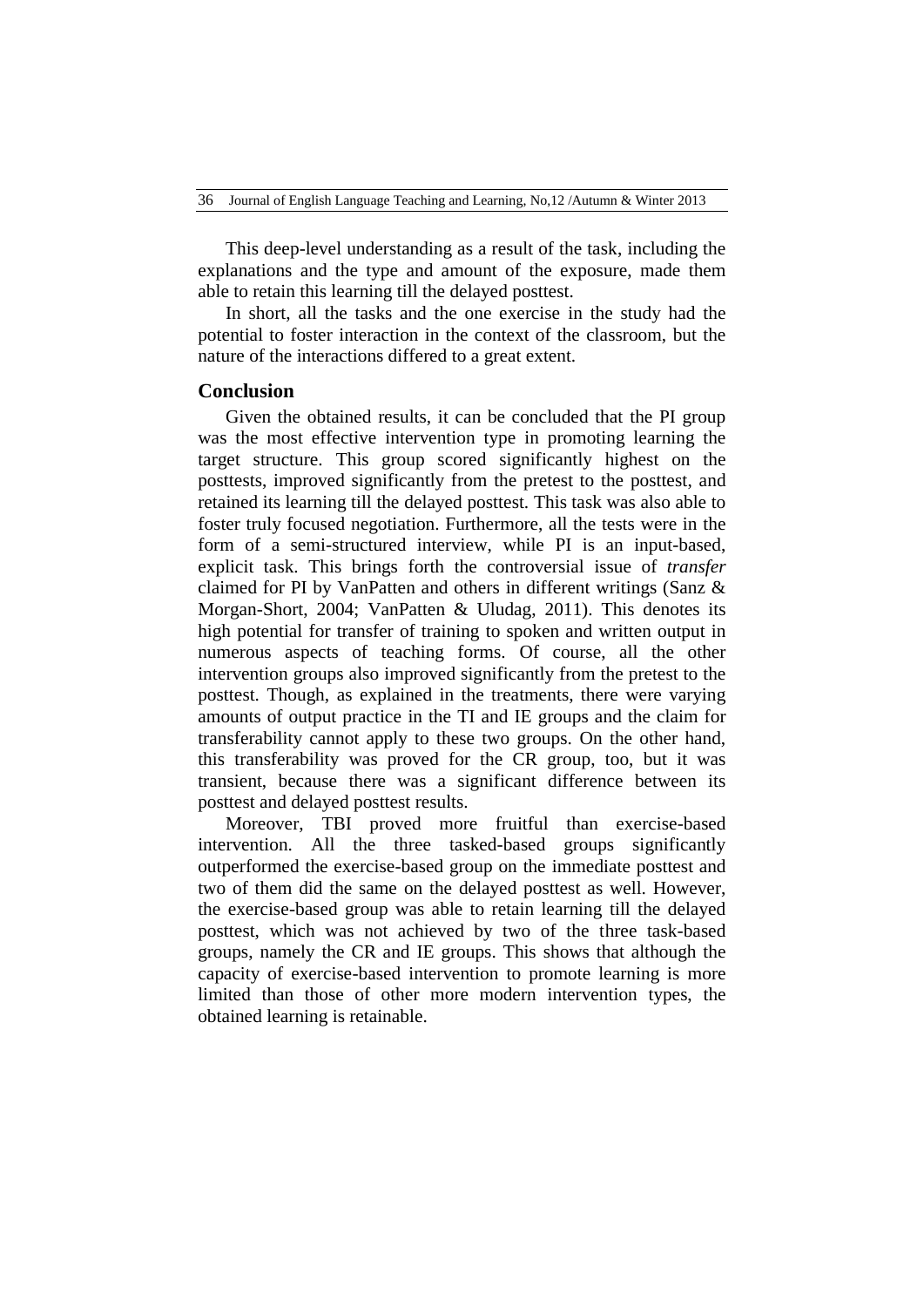Nevertheless, the massive amount of exposure and the oral summary part of the task in IE intervention and the deep-level awareness in the CR task were their strengthening features in comparison with the TI group. There were also enormous amounts of interaction in these two task-based groups but with differing natures. However, these two tasks could not help their learners retain their improvement till the delayed posttest, as opposed to PI.

To sum up, a well-planned PI seems to be a promising intervention for focusing on language form at the disposal of language educators and teachers. However, one should not ignore the role of the other two tasks investigated in this study, despite their lower amount of accomplishment.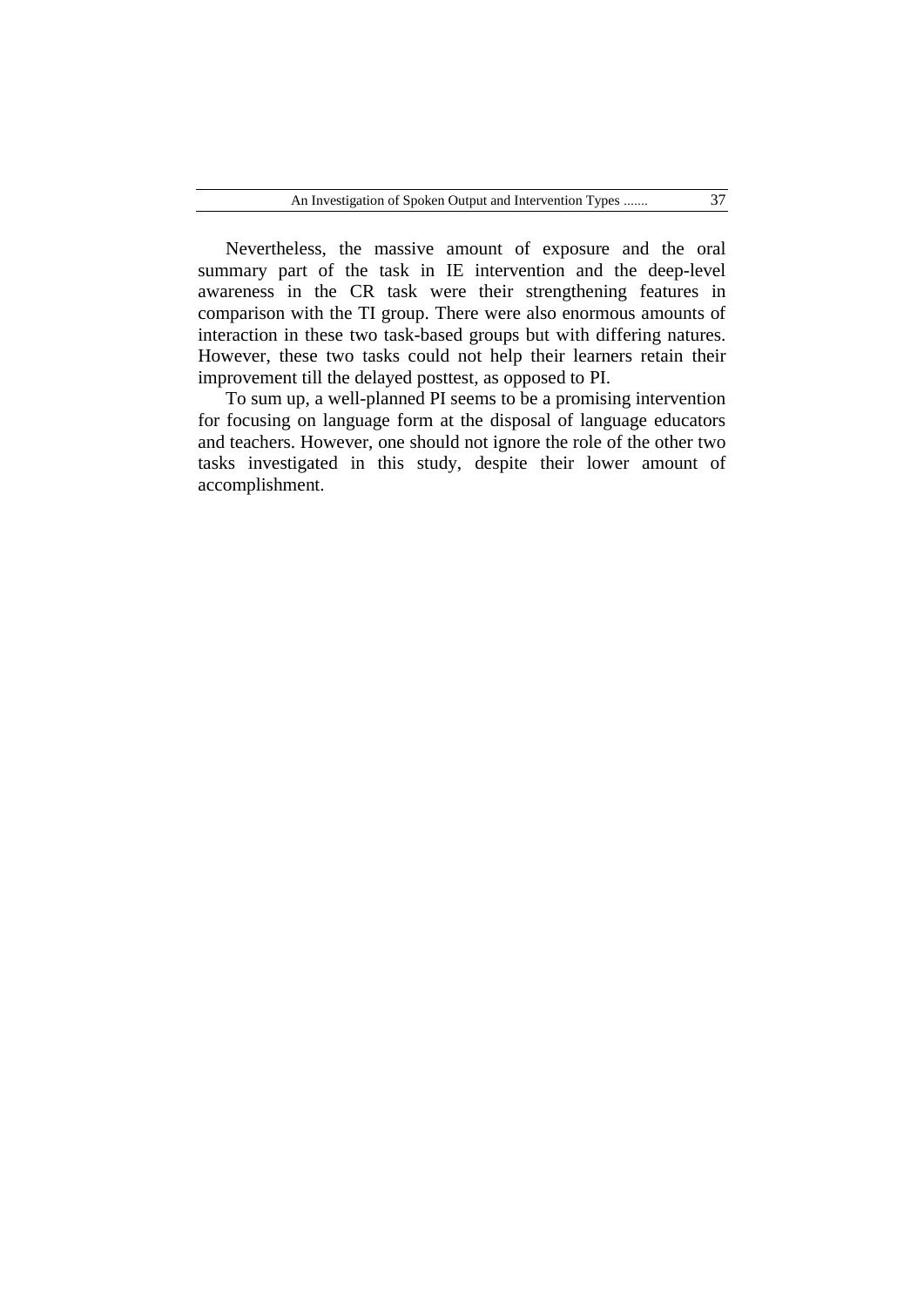# **References**

- Alanen, R. (1995). Input enhancement and rule presentation in second language acquisition. In R. Schmidt (Ed.), *Attention and awareness in foreign language learning* (pp. 259-302). Honolulu: University of Hawaii.
- Benati, A. (2005). The effects of processing instruction, traditional instruction, and meaning-output instruction on the acquisition of the English past simple tense. *Language Teaching Research, 9,* 67-93.
- Benati, A., & Lee, J. F. (2008). *Grammar acquisition and processing instruction: Secondary and cumulative effects*. Bristol UK: Multilingual Matters.
- DeKeyser, R. M., & Sokalski, K. J. (1996). The differential role of comprehension and production practice. *Language Learning, 46,*  613-642.
- Dempster, F. N. (1987). Effects of variable encoding and spaced presentation on vocabulary learning. *Journal of Educational Psychology, 79,* 162-170.
- Duff, P. (2008). *Case study research in applied linguistics.* New York: Lawrence Erlbaum Associates.
- Dupuy, B., & Krashen, S. D. (1993). Incidental vocabulary acquisition in French as a foreign language. *Applied Language Learning, 4,* 55-63.
- Ellis, R. (1991). *Second language acquisition and language pedagogy*. Clevedon: Multilingual Matters.
- Ellis, R. (1995). Interpretation tasks for grammar teaching. *TESOL Quarterly, 29*, 87-105.
- Ellis, R. (2003). *Task-based language learning and teaching*. New York: Oxford University Press.
- Ferna´ndez, C. (2008). Reexamining the role of explicit information in processing instruction. *Studies in Second Language Acquisition, 30,* 207-305.
- Fotos, S. (1994). Integrating grammar instruction and communicative language use through grammar consciousness-raising tasks. *TESOL Quarterly, 28,* 323-351.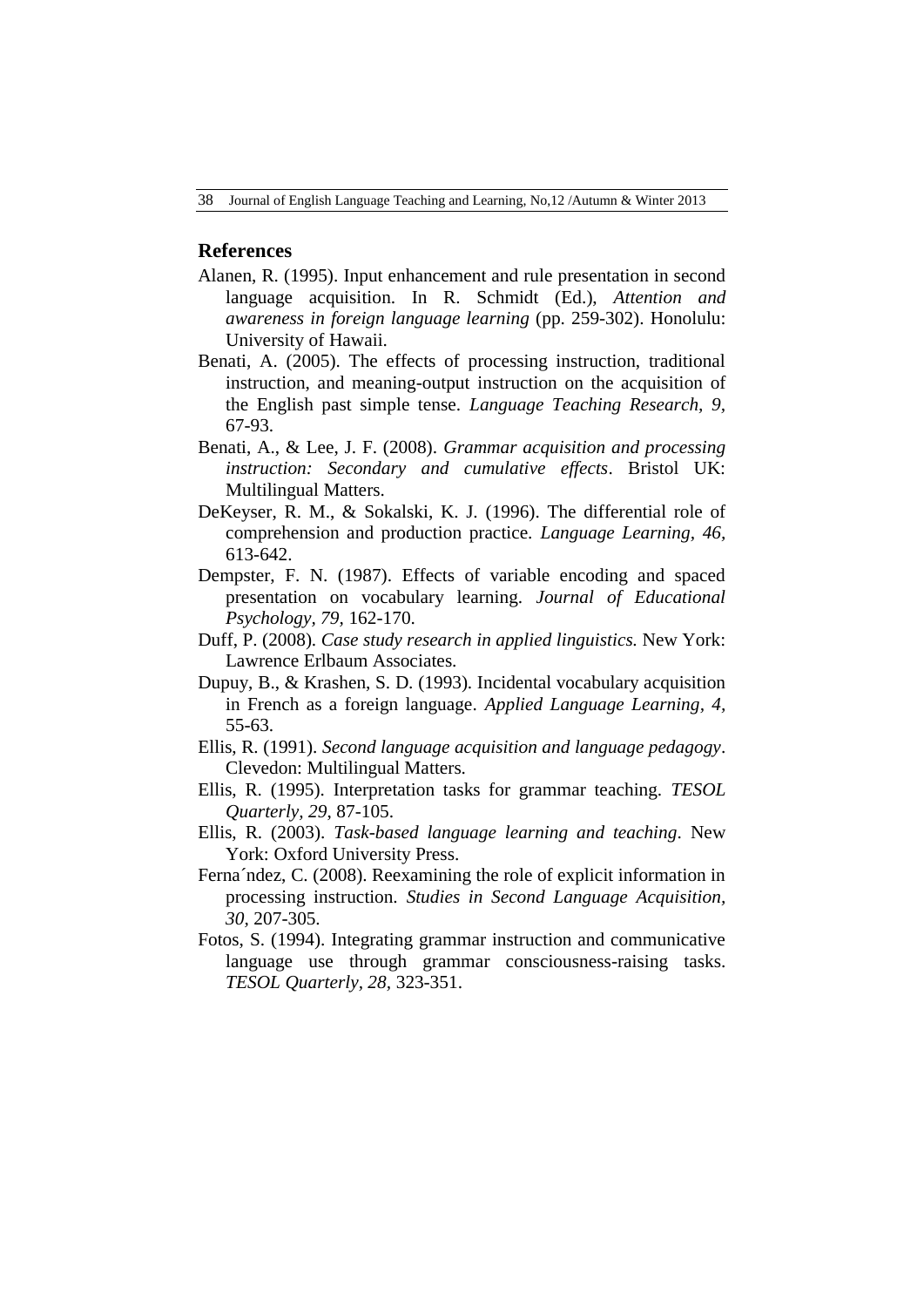- Fotos, S., & Ellis, R. (1991). Communicating about grammar: A taskbased approach. *TESOL Quarterly, 25,* 605-628.
- Griffin, G. F. (1992). Aspects of the psychology of second language vocabulary list learning. PhD thesis, Dept. of Psychology, University of Warwick.
- Harley, B. (1989). Functional grammar in French immersion: A classroom experiment. *Applied Linguistics, 10,* 331-359.
- Hatch, E., & Lazaraton, A. (1991). *The research manual: design and statistics for applied linguistics*. Boston, MA: Heinle and Heinle.
- House, J., & Kasper, G. (1981). Politeness markers in English and German. In F. Coulmas (Ed.), *Conversational routine* (pp. 157- 185). The Hague: Mouton de Gruyter.
- Hulstijn, J. H. (1992). Retention of inferred and given word meanings: Experiments in incidental vocabulary learning. In P. Arnaud and H. Bejoint (Eds.), *Vocabulary and applied linguistics* (pp. 113-25)*.*  London: Macmillan.
- Izumi, S. (2002). Output, input enhancement, and the noticing hypothesis: An experimental study on ESL relativization. *Studies in Second Language Acquisition, 24,* 541-577.
- Johnson, K. (1988). Mistake correction. *ELT Journal, 42,* 89-101.
- Jourdenais, R., Ota, M., Stauffer, S., Boyson, B., & Doughty, C. (1995). Does textual enhancement promote noticing? A think aloud protocol analysis. In R. Schmidt (Ed.), *Attention and awareness in foreign language learning* (pp. 183-216). Honolulu, HI: University of Hawaii, Second Language Teaching and Curriculum Center.
- Keating, G. D., & Farley, A. P. (2008). Processing instruction, meaning-based output instruction, and meaning-based drills: Impacts on L2 classroom acquisition of Spanish object pronouns. *Hispania, 91,* 639-650.
- Kim, S. (2001). Structured input and production practice in foreign/second-language learning. Unpublished Ed.D. dissertation, Temple University, Philadelphia.
- Koike, D. A., & Pearson, L. (2005). The effect of instruction and feedback in the development of pragmatic competence. *System, 33*, 481-501.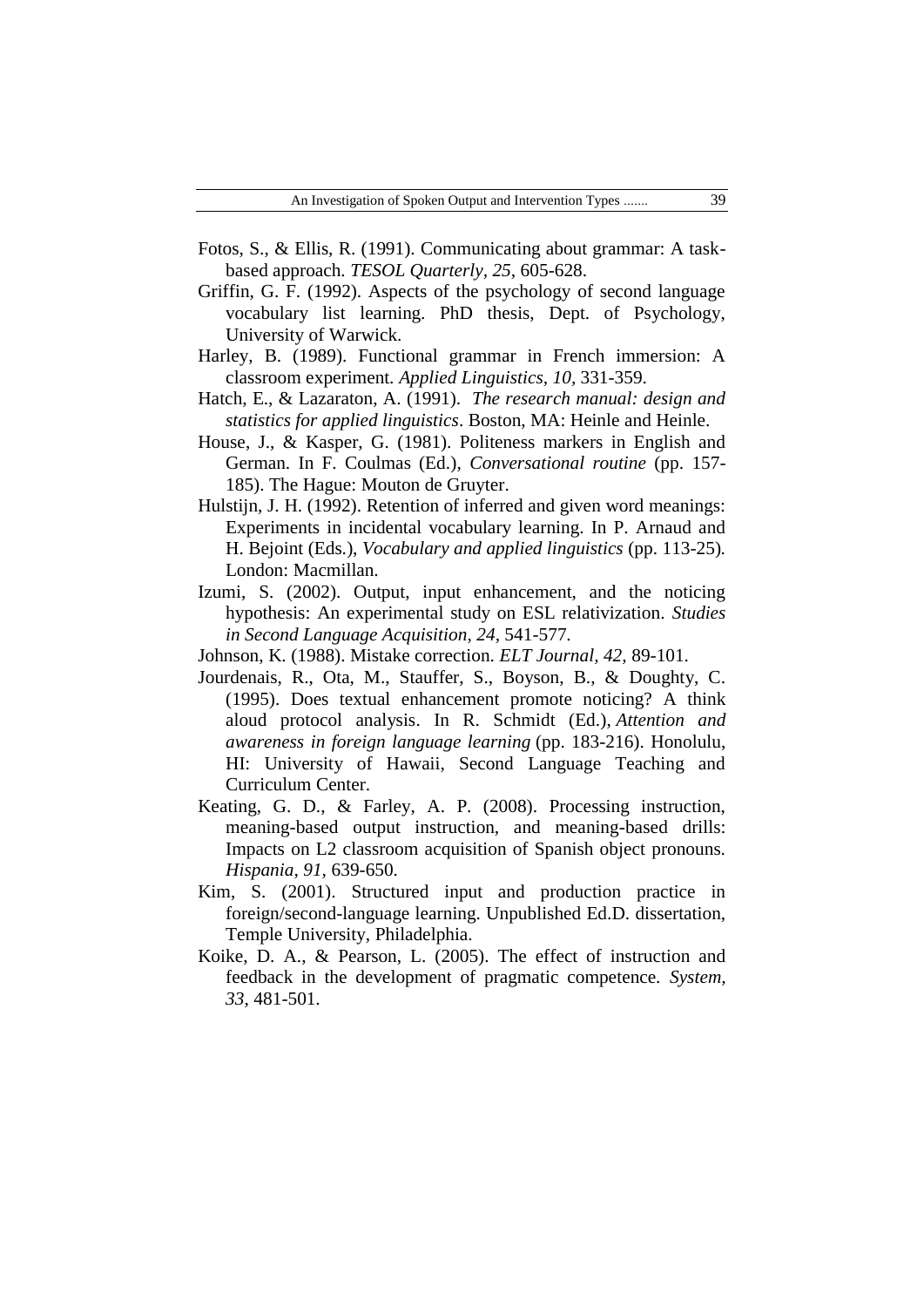- Laufer, B. and Shmueli, K. (1997). Memorizing new words: Does teaching have anything to do with it? *RELC Journal, 28,* 89-108.
- Lyster, R. (1994). The effect of functional-analytic teaching on aspects of French immersion students' sociolinguistic competence. *Applied Linguistics, 15*, 263-287.
- Mackey, A., & Gass, S. (2005). *Second language research: Methodology and design*. Mahwah, NJ: Lawrence Erlbaum.
- Min, H. T. (2008). EFL vocabulary acquisition and retention: Reading plus vocabulary enhancement activities and narrow reading. *Language Learning, 58,* 73-115.
- Mori, J. (2002). Task design, plan, and development of talk-ininteraction: An analysis of a small group activity in a Japanese language classroom. *Applied linguistics, 23,* 323-347.
- Nicholas, H., Lightbown, P., & Spada, N. (2001). Recasts as feedback to language learners. *Language Learning, 51,* 719-758.
- Pitts, M., White, H., & Krashen, S. (1989). Acquiring second language vocabulary through reading: A replication of the Clockwork Orange study using second language acquirers. *Reading in a Foreign Language, 5,* 271-275.
- Qin, J. (2008). The effect of processing instruction and dictogloss tasks on the acquisition of English passive voice. *Language Teaching Research, 12,* 61-82.
- Salaberry, M. R. (1997). The role of input and output practice in second language acquisition*. Canadian Modern Language Review, 53,* 422-451.
- Sanz, C., & Morgan-Short, K. (2004). Positive evidence vs. explicit rule presentation and explicit negative feedback: A computer assisted study. *Language Learning, 54*, 35-78.
- Sheen, R. (1992). Problem solving brought to task. *RELC Journal, 23,* 44-59.
- Storch, N. (1999). Are two heads better than one? Pair work and grammatical accuracy. *System, 27,* 363-374.
- Swain, M. (1998). Focus on form through conscious reflection. In C. Doughty and J. Williams (Eds.), *Focus on form in classroom second language acquisition* (pp. 64-81). Cambridge: Cambridge University Press.